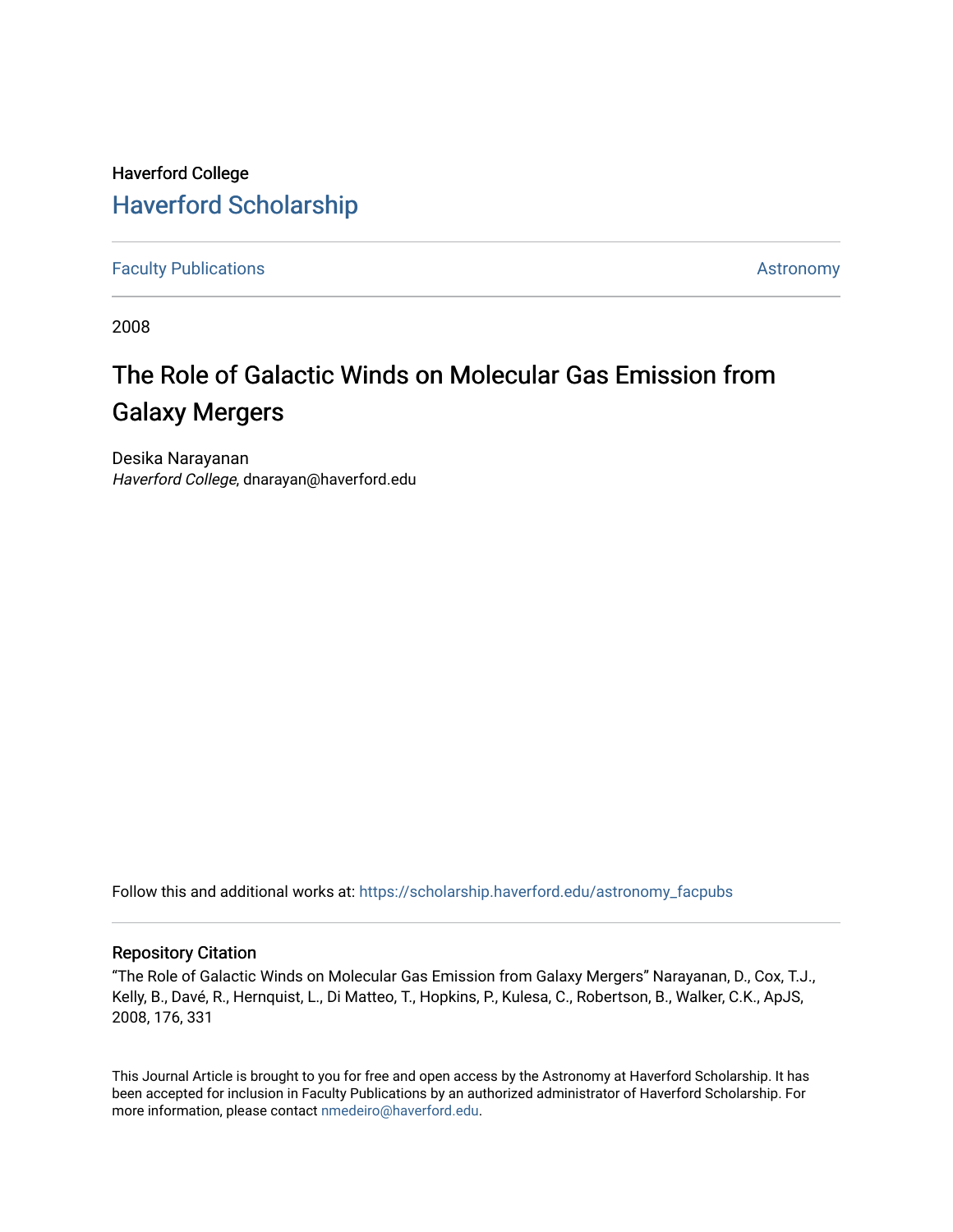## THE ROLE OF GALACTIC WINDS ON MOLECULAR GAS EMISSION FROM GALAXY MERGERS

Desika Narayanan,<sup>1</sup> Thomas J. Cox,<sup>2</sup> Brandon Kelly,<sup>1</sup> Romeel Davé,<sup>1</sup> Lars Hernouist,<sup>2</sup> Tiziana Di Matteo,<sup>3</sup> Philip F. Hopkins,  $^2$  Craig Kulesa,  $^1$  Brant Robertson,  $^{4,5}$  and Christopher K. Walker $^1$ 

Received 2007 September 17; accepted 2008 January 21

## ABSTRACT

Galactic winds from starbursts and active galactic nuclei (AGNs) are thought to play an important role in driving galaxies along the starburst-AGN sequence. Here, we assess the impact of these winds on the CO emission from galaxy mergers and, in particular, search for signatures of starburst and AGN-feedback-driven winds in the simulated CO morphologies and emission-line profiles. We do so by combining a three-dimensional non-LTE molecular line radiative transfer code with smoothed particle hydrodynamic (SPH ) simulations of galaxy mergers that include prescriptions for star formation, black hole growth, a multiphase interstellar medium ( ISM ), and the winds associated with star formation and black hole growth. Our main results are (1) Galactic winds can drive outflows of masses  $\sim$ 10<sup>8</sup> $-10^9$   $M_\odot$  which may be imaged via CO emission-line mapping. (2) AGN-feedback–driven winds are able to drive detectable CO outflows for longer periods of time than starburst-driven winds owing to the greater amount of energy imparted to the ISM by AGN feedback compared to star formation. (3) Galactic winds can control the spatial extent of the CO emission in postmerger galaxies, and may serve as a physical motivation for the subkiloparsec scale CO emission radii observed in local advanced mergers. (4) Secondary emission peaks at velocities greater than the circular velocity are seen in the CO emission lines in all models, regardless of the associated wind model. In models with winds, however, these high-velocity peaks are seen to preferentially correspond to outflowing gas entrained in winds, which is not the case in the model without winds. The high-velocity peaks seen in models without winds are typically confined to velocity offsets (from the systemic)  $\leq 1.7$  times the circular velocity, whereas the models with AGN-feedback-driven winds can drive high-velocity peaks to  $\sim$  2.5 times the circular velocity.

Subject headings: galaxies: active — galaxies: starburst — ISM: jets and outflows — line: profiles quasars: general

## 1. INTRODUCTION

Observed relationships in galaxies between central black hole mass and stellar mass (e.g., Magorrian et al. 1998), velocity dispersion (i.e., the  $M_{\text{BH}}$ - $\sigma$  relation; e.g., Gebhardt et al. 2000; Ferrarese & Merritt 2000), or galaxy structural properties (e.g., the black hole fundamental plane; Hopkins et al. 2007c, 2007d) indicate a co-eval nature in supermassive black hole growth and star formation in galaxies. These results have prompted a number of investigations in recent years to quantify this apparent selfregulation in star formation and black hole growth in galaxies and their relationship to the formation and evolutionary history of the host system (e.g., Kauffmann & Haehnelt 2000; Hopkins et al. 2006a, 2006c, 2007b, 2007a).

Over the last two decades, observations of local galaxies have painted a compelling picture in which galaxy mergers provide the link between massive starbursts and central black hole growth and activity. Ultraluminous infrared galaxies (ULIRGs), for example, are a class of starburst galaxies with elevated infrared luminosities ( $L_{\text{IR}} \geq 10^{12} L_{\odot}$ ) which typically show signs of interactions (e.g., Downes & Solomon 1998; Sanders et al. 1988b; Scoville et al. 2000). While the intense infrared luminosity in these sources certainly owes in large part to the merger induced starbursts (e.g., Sanders et al. 1988a, 1988b; Sanders & Mirabel 1996), in

some cases a contribution from a buried active galactic nucleus (AGN) may be nonnegligible. For example, many ULIRGs show spectral energy distributions (SEDs), infrared color ratios (e.g.,  $F[25/60 \ \mu m]$ ), polycyclic aromatic hydrocarbon (PAH) emission deficits, and emission-line fluxes (e.g., [Ne v] at  $14.3 \ \mu$ m) consistent with central AGN activity (e.g., Armus et al. 2004, 2006; Farrah et al. 2003; de Grijp et al. 1985). Indeed, 35%-50% of ULIRGs with luminosity above  $L_{\text{IR}}$  of  $10^{12.3} L_{\odot}$  show optical and near-infrared (NIR) spectra consistent with AGN activity (Kim et al. 2002; Tran et al. 2001; Kim & Sanders1998). These results suggest that these merging systems are simultaneously undergoing a massive star formation and central black hole growth phase.

Observed similarities such as these between starburst galaxies, ULIRGs and quasars prompted Soifer et al. (1987) and Sanders et al. (1988a, 1988b) to propose an empirically derived evolutionary sequence which connects galactic starbursts to quasars through galaxy mergers. In this picture, the fueling of the central black hole and AGN growth phase is realized during the major merger when gaseous inflows trigger nuclear starbursts as well as central black hole growth. The dusty galaxy transitions from a cold, starburst-dominated ULIRG, to a warm, AGN-dominated ULIRG (where "cold" and "warm" refer to  $F[25/60 \mu m]$  ratios) and, as supernovae and stellar winds clear the obscuring gas and dust, to an optical quasar. In this sense, galaxy mergers provide a unique laboratory for studying the possible co-evolution of starbursts, black hole growth and activity, and spheroid formation.

Recent models have provided a theoretical foundation and further evidence for a merger-driven starburst-AGN connection in galaxies. Specifically, simulations by Springel et al. (2005a) have shown that galaxy mergers can fuel large-scale gaseous inflows (e.g., Barnes & Hernquist 1991, 1996) which trigger nuclear starbursts (Mihos & Hernquist 1996; Springel et al. 2005a) as

<sup>&</sup>lt;sup>1</sup> Steward Observatory, University of Arizona, 933 North Cherry Avenue,

Tucson, AZ 85721; dnarayanan@as.arizona.edu.<br>
<sup>2</sup> Harvard-Smithsonian Center for Astrophysics, 60 Garden Street, Cambridge, MA 02138.<br>
<sup>3</sup> Carnegie Mellon University Department of Physics. 5000 Forbes Avenue.

 $3$  Carnegie Mellon University, Department of Physics, 5000 Forbes Avenue, Pittsburgh, PA 15213.

Kavli Institute for Cosmological Physics and Department of Astronomy and Astrophysics, University of Chicago, 933 East 56th Street, Chicago, IL 60637. <sup>5</sup> Spitzer Fellow.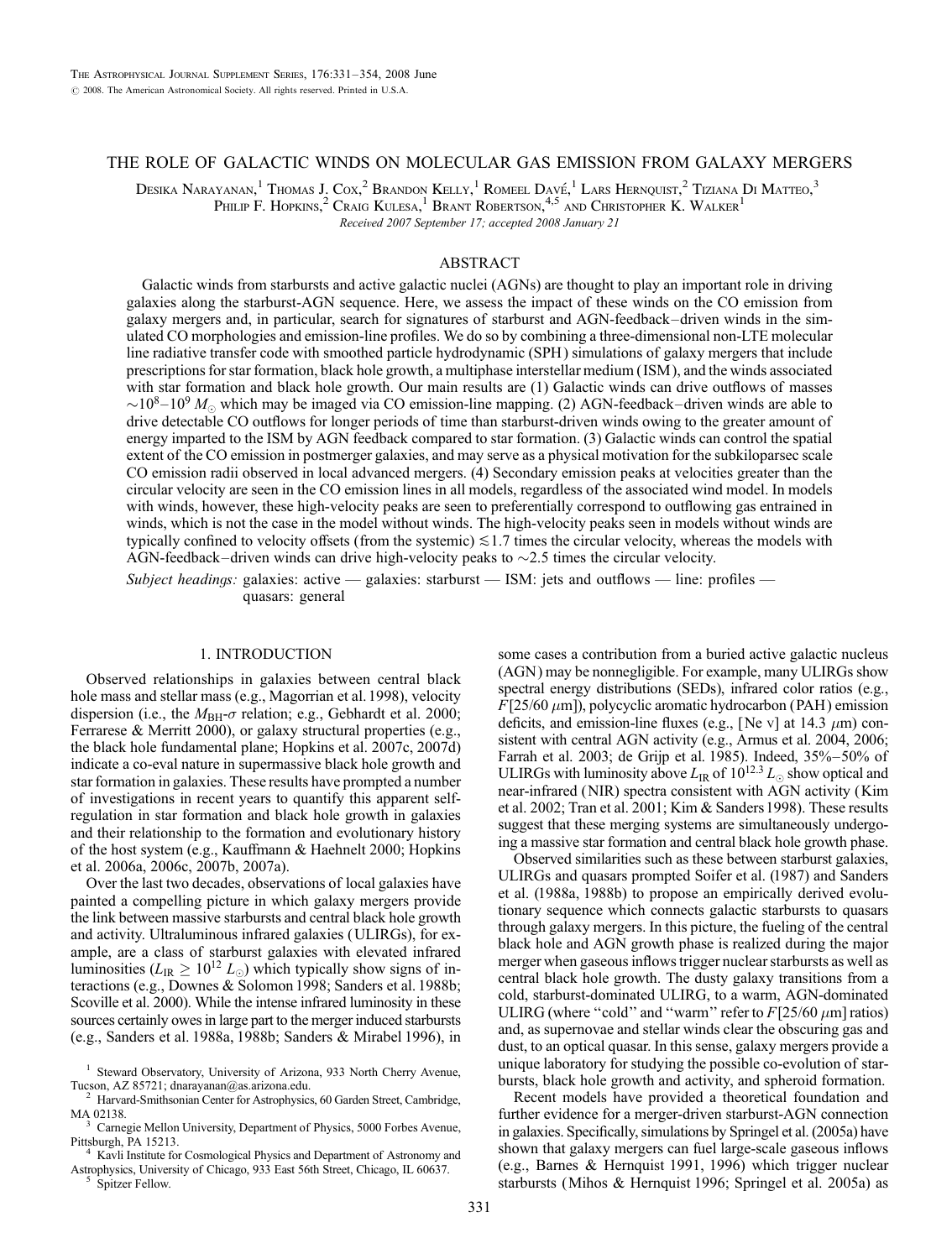well as promote central black hole growth (Di Matteo et al. 2005). Subsequent winds associated with the growth of central black holes can lift the veil of obscuring gas and dust and along several sight lines produce a quasar with comparable lifetimes, luminosity functions, and observed B-band and X-ray properties to those observed (Cox et al. 2006a; Hopkins et al. 2005a, 2005b, 2005c, 2005d, 2006a, 2006b, 2006c, 2006d). The merger remnants quickly redden, owing to gas depletion and the impact of feedback from star formation and black hole growth (e.g., Springel et al. 2005b) and resemble elliptical galaxies in their kinematic and structural properties. Indeed, the population of stars formed during the starbursts accounts for the central ''excess light'' seen in ongoing mergers (e.g., Rothberg & Joseph 2004, 2006) and provides a detailed explanation for the luminosity profiles of old ellipticals (e.g., Kormendy et al. 2007; see Mihos & Hernquist 1994a; P. H. Hopkins et al. 2008a, 2008b, 2008c, all in preparation).

A consensus picture has thus been borne out from these observations and simulations over the last two decades in which so called feedback processes associated with winds from star formation and black holes act to self-regulate the growth of both the stellar and black hole masses in galaxies (e.g., Fabian 1999; Silk  $&$  Rees 1998). Indeed, the effects of starburst and AGN-feedbackdriven winds have been observed in local galaxies (e.g., Heckman et al. 2000; Martin 2005; Rupke et al. 2005a, 2005b, 2005c; Rupke & Veilleux 2005; Tremonti et al. 2007), as well as those at high-z(e.g., Narayanan et al. 2004; Pettini et al. 2002; Shapley et al. 2003) by way of absorption-line outflows. However, the direct effect of feedback processes (especially from the highly efficient central AGN ) on the emission properties of galaxies is not yet well characterized (see Veilleux et al. 2005 for an extensive review and associated references). In this sense, it is important to relate theories of galaxy formation and evolution which incorporate physically motivated models of feedback processes to observational signatures of winds across the electromagnetic spectrum.

In particular, observations of molecular gas in galaxies have proven valuable in characterizing the physics related to nuclear star formation and central AGN fueling in galaxy mergers as the molecular gas serves as fuel both for star formation as well as the central black hole(s). For example, interferometric observations of molecular gas in ULIRGs show that most typically harbor  $\sim$ 10<sup>10</sup>  $M_{\odot}$  of molecular gas within the central 1.5 kpc (Scoville et al. 1986; Bryant & Scoville 1999). Moreover, high-resolution maps of dense molecular gas at submillimeter wavelengths in ULIRGs have revealed kinematic structures of double nuclei in mergers (Scoville et al.1997), bar-driven inflows (Sakamoto et al. 2004), and the density structure of gas fueling the central AGN ( Iono et al. 2004).

With the increased spatial resolution and sensitivity afforded by the latest generation of (sub-) millimeter-wave interferometers (e.g., the SMA, CARMA, PdBI ), a number of recent observations have been able to pioneer investigations as to the effects of galactic winds on molecular gas emission in galaxies (e.g., Iono et al. 2007; Sakamoto et al. 2006; Walter et al. 2002). Detections such as these are expected to become more routine in upcoming years as the ALMA interferometer becomes available. An important complement to these current and forthcoming observations of molecular line emission from starburst galaxies and AGN are physical models which directly relate CO emission properties to galactic-scale winds.

In this context, it is our aim to investigate the role that galactic winds can play on CO emission properties from starburst galaxies and AGN via numerical simulations. In particular, we focus on specific signatures of winds imprinted on CO morphologies and emission-line profiles. In this work, we present self-consistent radiative transfer calculations for the emission properties of CO molecular gas in gas-rich galaxy mergers which account for the winds associated with both star formation and black hole growth.

In  $\S$  2.1 we describe the hydrodynamic simulations, and radiative transfer methodology. In  $\S$  3 we provide an example of our methods by applying our radiative transfer calculations to a model of a star-forming disk galaxy. In  $\S 4$  we discuss the effect of winds on observed CO morphologies. We explore the response of emission-line profiles to winds in  $\S$  5, present a broader discussion of these results with respect to observations in  $\S$  6, and summarize in  $\S$  7. Throughout this paper, we assume a  $\Lambda$ CDM cosmology with  $h = 0.7$ ,  $\Omega_{\Lambda} = 0.7$ ,  $\Omega_M = 0.3$ .

## 2. METHODOLOGY

Simulating molecular line emission on galaxy-wide scales has a relatively short history owing to the computational costs associated with the hydrodynamics and radiative transfer. Early works by Silk & Spaans (1997) and Combes et al. (1999) focused on simulating molecular emission from high-z objects, using idealized galaxy systems. Wada & Tomisaka (2005) pioneered incorporating three-dimensional nonlocal thermodynamic equilibrium (non-LTE) radiative transfer calculations into hydrodynamic simulations of AGN, focusing specifically on predicted emission from the circumnuclear molecular torus. More recent works have folded non-LTE radiative transfer codes into self-consistent hydrodynamic simulations of galaxy mergers. These works have been performed in mergers scaled for low redshift (Narayanan et al. 2006b), as well as those appropriate for higher  $z$  systems (Greve  $\&$  Sommer-Larsen 2008; Narayanan et al. 2008a, 2008b). Here, we employ a similar methodology to that of Narayanan et al. (2006b, 2008a, 2008b). In this section, we describe our methods for incorporating threedimensional non-LTE molecular line radiative transfer calculations into hydrodynamic simulations of galaxy mergers which account for a multiphase interstellar medium ( ISM ), star formation, growing black holes, and the effects of winds associated with star formation and central AGN.

#### 2.1. Numerical Methods

### 2.1.1. Hydrodynamics

The hydrodynamic simulations used for this study employed a modified version of the publicly available N-body/SPH code, GADGET-2 (Springel 2005), adopting the fully conservative formulation of SPH developed by Springel & Hernquist (2002). The methods used to construct the progenitor galaxies, as well as a detailed description of the algorithms used to simulate the physics of feedback from star formation and accreting black holes is detailed in Springel et al. (2005a), and we direct the reader toward this work for further information. Here, we briefly summarize these methods and describe the specifics of the modeling most pertinent to this work.

The ISM is modeled as a multiphase medium in which pressure feedback from supernovae heating is treated through an effective equation of state (EOS; Springel et al. 2005a). The disk galaxies used as progenitors in these simulations employed a softened EOS with softening parameter  $q_{\rm EOS} = 0.25$  (see Fig. 4 of Springel et al. 2005a). The ISM is modeled to include cold, dense gas surrounded by a hot ISM and is realized numerically through ''hybrid'' SPH particles (Springel & Hernquist 2003). In this formulation, cold ISM is allowed to grow through radiative cooling of the hot ISM, and conversely feedback associated with star formation can evaporate cold clouds into diffuse, hot gas. Star formation follows the prescription of Springel & Hernquist (2003) and is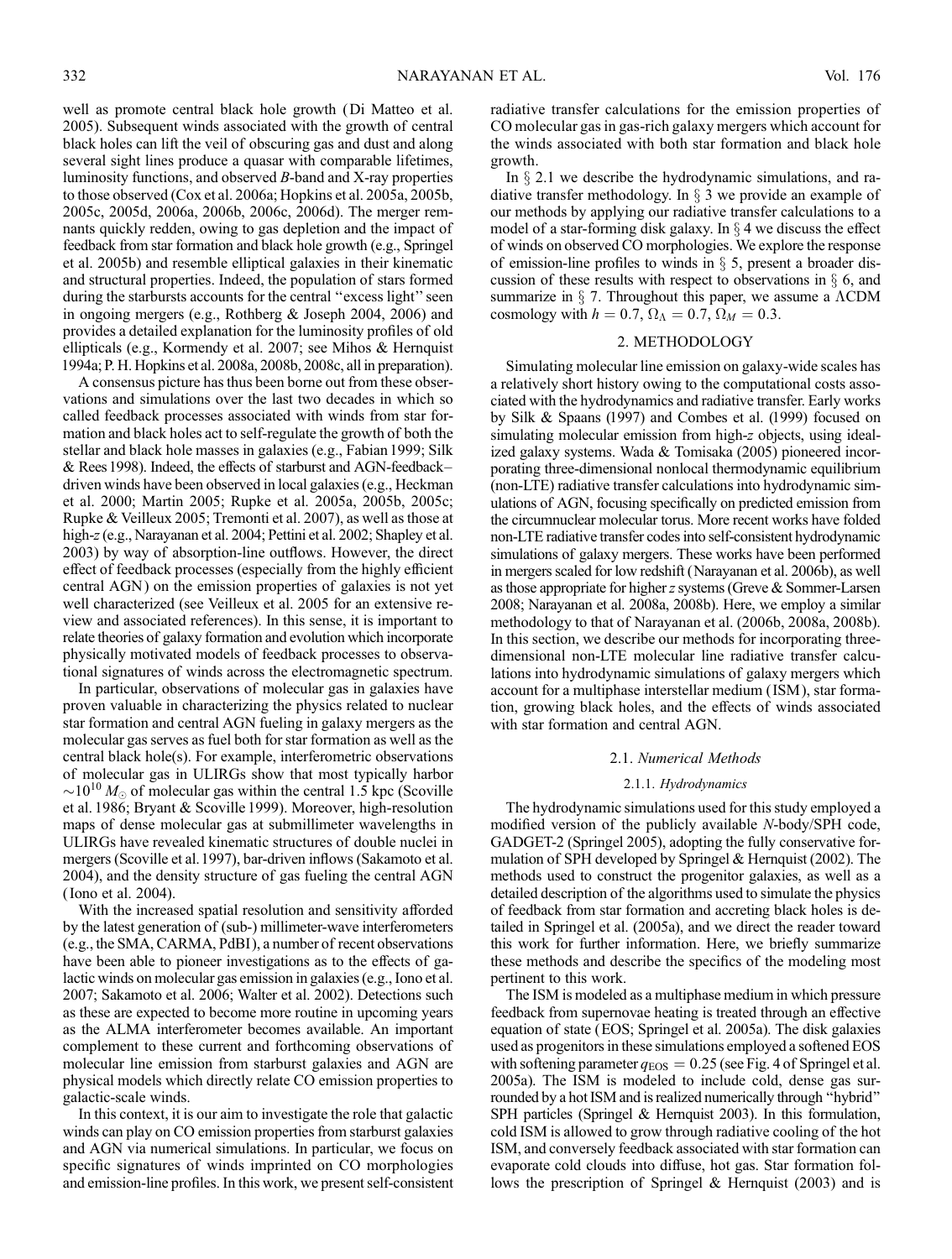## Progenitor Galaxies

| Run      | Other Names Used | $\theta_1$ | $\varphi_1$ | $\theta_2$ | $\varphi_2$ | $V_{\rm vir}$<br>$(km s^{-1})$ | Gas Frac | BH  | SNe |
|----------|------------------|------------|-------------|------------|-------------|--------------------------------|----------|-----|-----|
|          | e                | 30         | 60          | $-30$      | 45          | 160                            | 0.4      | ves | no  |
| no-winds | e-no             | 30         | 60          | $-30$      | 45          | 160                            | 0.4      | no  | no  |
|          | .                | 30         | 60          | $-30$      | 45          | 160                            | 0.4      | no  | yes |
|          | .                | 30         | 60          | $-30$      | 45          | 160                            | 0.4      | yes | yes |
| $co-BH$  |                  |            |             | $_{0}$     | $\theta$    | 160                            | 0.4      | yes | no  |

Notes.—Col. (1): Name of the model used in this work. Col. (2): Alternative names for these models used by Chakrabarti et al. (2007a, 2007b), Cox et al. (2006a, 2006b, 2007), Hopkins et al. (2005a, 2005b, 2005c, 2005d, 2006a, 2006b, 2006c, 2006d, 2007e), and Robertson et al. (2006a, 2006b, 2006c), for comparison. Cols. (3), (4): Initial orientations for disk 1. Cols. (5), (6): Initial orientations for disk 2. Col. (7): Virial velocity of the progenitors. Col. (8): Initial gas fractions. Cols. (9), (10): Types of winds (optionally) included in each model.

constrained to fit the Schmidt/Kennicutt observed star formation laws (Kennicutt 1998a, 1998b; Schmidt 1959).

In order to explore the effects of galactic winds on the molecular ISM, we include a formulation for both accreting black holes and winds associated with massive starbursts. In our SPH formalism, the black holes are included as sink particles which accrete gas from the surrounding ISM. The accretion is treated with a Bondi-Lyttleton-Hoyle parameterization (Bondi & Hoyle 1944; Hoyle & Lyttleton 1939) with a fixed maximum rate corresponding to the Eddington limit. The black hole radiates such that its bolometric luminosity is given by  $L = \epsilon M c^2$  with accretion efficiency  $\epsilon = 0.1$ . We further assume that 5% of this energy couples to the surrounding ISM such that 0.5% of the accreted mass energy in our simulations is reinjected isotropically into the ISM as thermal energy (a parameter choice which allows the merged galaxy to reproduce the local  $M_{BH}$ - $\sigma$  normalization [Di Matteo et al. 2005]). Hence, the black hole energy deposition rate into the ISM may be expressed as

$$
\dot{E}_{\rm BH} = \epsilon_{\rm effective} \dot{M}_{\rm BH} c^2,\tag{1}
$$

where  $\epsilon_{\text{effective}} = 0.005$  (Cox et al. 2007; Springel et al. 2005a).

Starburst winds are treated using the constant wind models of Springel & Hernquist (2003). In this formulation, the mass loss rate (denoted by  $M_w$ ) is assumed to be proportional to the star formation rate (denoted by  $M_{\star}$ ), such that

$$
\dot{M}_w = \eta \dot{M}_\star,\tag{2}
$$

where  $\eta$  quantifies the wind mass loading factor. The wind is assumed to have a speed constrained by a fraction of the supernova energy  $(\chi)$ ,

$$
\frac{1}{2}\dot{M}_{w}v_{w}^{2} = \chi \epsilon_{\rm SN} \dot{M}_{\star}.
$$
 (3)

In a recent study of galactic winds in galaxy mergers, Cox et al. (2007) found that winds with high-mass loading factors ( $\eta \ge 1$ ) may be unphysical in that they tend to prevent any starburst after the major merger. We thus choose a moderate mass loading factor of  $\eta = 0.5$ , and constant wind velocity  $v_w = 837 \text{ km s}^{-1}$  for this study. These numbers are consistent with the favored momentumdriven wind scalings for the galaxy masses we simulate found by Oppenheimer  $&$  Davé (2006). For more details concerning constraints on wind velocities and efficiencies in galactic scale simulations, we refer the reader to Cox et al. (2007).

The energy input rate into the ISM from star formation may be expressed as

$$
\dot{E}_{\rm sb} = \epsilon_{\rm SN} \dot{M}_{\star},\tag{4}
$$

where  $\epsilon_{SN}$  is the energy imparted by supernovae, per solar mass, taken here to be  $1.4 \times 10^{49}$  ergs  $M_{\odot}^{-1}$  (Springel & Hernquist 2003).

The progenitor galaxies in our models contain a dark matter halo initialized with a Hernquist (1990) profile, concentration index  $c = 9$ , spin parameter  $\lambda = 0.033$ , circular velocity  $V_{200} =$  $160 \text{ km s}^{-1}$ , and are bulgeless. The galaxy's exponential disk is rotationally supported and comprises 4.1% of the total mass. We use 120,000 dark matter particles and 80,000 total disk particles, 40% of which are gaseous in nature, the remainder serving as collisionless star particles. The total masses of the progenitor galaxies were  $1.4 \times 10^{12} M_{\odot}$ , and the final merger produced a central black hole with mass  $\sim 5 \times 10^7 M_{\odot}$ . The softening lengths were 100 pc for baryons and 200 pc for dark matter.

We have conducted five binary merger simulations. Each of the progenitor galaxies in our simulations was constructed with the aforementioned physical parameters, and the varied parameters include initial orbit and types of wind included (e.g., starburst and/or AGN ). Identical progenitor galaxies were used in each simulation. The initial conditions for the merger simulations are summarized in Table 1, and we hereafter refer to the simulations by their model name listed in column (1) of Table 1. In order to simplify analysis throughout this paper we largely analyze the properties of the four simulations which share the same merger orientation and use the coplanar simulations (model co-BH ) for only specific comparisons.

## 2.1.2. Radiative Transfer

Submillimeter- and millimeter-wave radiation from molecules is dependent on the distribution of level populations which depend both on collisions with other molecules and atoms, as well as the incident radiation field. The excitation of molecular gas is highly sensitive to both variations in the temperature and density distribution, as well as the incident radiation field. There are usually large differences in the collisional densities necessary to excite different energy levels. For example, in the case of CO, the critical density to collisionally populate the  $J = 1$  state is  $n_{\text{crit}} \sim$  $10^2 - 10^3$  cm<sup>-3</sup>, while the  $J = 3$  state typically requires  $n_{\text{crit}} \sim$  $10^4$  cm<sup>-3</sup>. The latter density is characteristic of dense cores in GMCs, whereas the former is typical of diffuse GMC atmospheres.

The non-LTE radiative transfer calculations for this work were calculated during postprocessing of the hydrodynamic simulations. The spatial range considered for the radiative transfer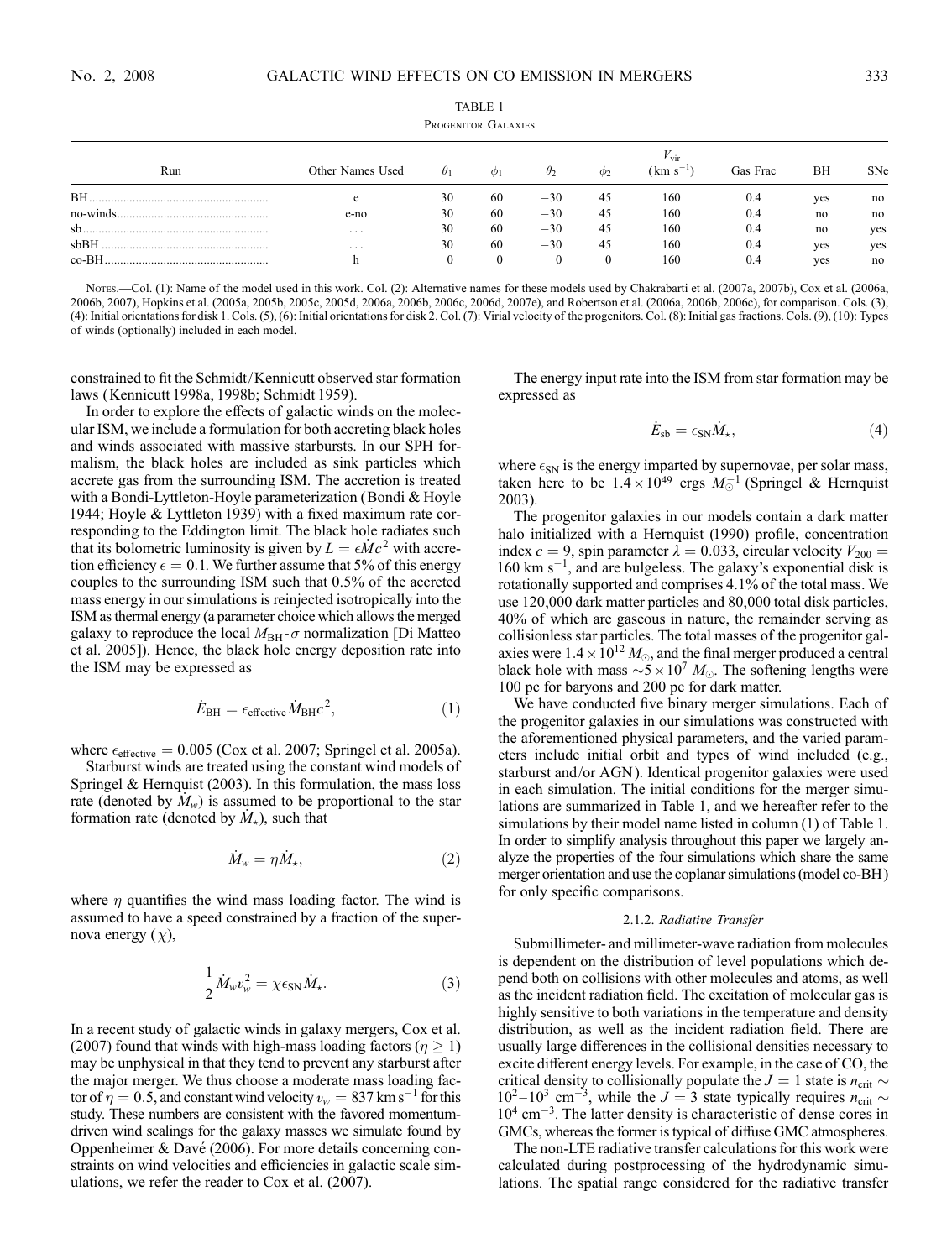was 12 kpc. The simulation outputs were smoothed to a resolution of  $\sim$ 250 pc in order to defray computational costs associated with the radiative transfer simulations. In order to model the strongly density-dependent excitation rates in our simulations, we have expanded the Bernes (1979) non-LTE Monte Carlo radiative transfer algorithm to include a mass spectrum of GMCs in a subgrid manner.

The molecular gas fraction in galaxies is determined by the metallicity, dust content, interstellar radiation field, density, and temperature (Hollenbach et al.1971; Pelupessy et al. 2006). However, owing to limited spatial resolution, this calculation cannot be done explicitly as the location of individual stars and clouds are not known. We therefore assume that half of the cold neutral gas mass in each grid cell is in atomic form and half in molecular, as motivated by local volume surveys of star-forming galaxies (e.g., Keres et al. 2003), although note that an estimate of the molecular fraction can be obtained via subgrid prescriptions (e.g., Pelupessy et al. 2006; Greve & Sommer-Larsen 2008; Robertson & Kravtsov 2008).

In our formulation, the cold molecular gas is assumed to be exist in a mass spectrum of GMCs in each grid cell

$$
\frac{dN}{dM} \propto M^{-\beta},\tag{5}
$$

where we take  $\beta = 1.8$  (Blitz et al. 2007). The GMCs are modeled as power-law spheres where the density  $(n)$  is given by

$$
n = n_0 \left(\frac{r_0}{r}\right)^{\alpha}.\tag{6}
$$

The radius of the cloud is determined by the Galactic GMC massradius relation (Rosolowsky 2005, 2007; Solomon et al. 1987), such that the sum of the cloud density distributions in a grid cell takes the form

$$
n = \frac{1}{r_m^{\alpha}} \left( \sum_m r_{0,m}^{\alpha} n_{0,m} \right), \tag{7}
$$

which is used to set the initial level populations, as well as the densities involved in the collisional rate calculations. For this work we use a cloud power-law index of  $\alpha = 2$  (Walker et al. 1990). Observational evidence suggests that a range of power law indices in GMCs from  $\alpha = 1-2$  may be appropriate (Andre et al. 1996; Fuller & Myers 1992; Ward-Thompson et al. 1994), although our results are not very sensitive to the choice of powerlaw index within this range.

Formally, we build an emergent spectrum by integrating the equation of radiative transfer along the line of sight,

$$
I_{\nu} = \sum_{z_0}^{z} S_{\nu}(z) \left[ 1 - e^{-\tau_{\nu}(z)} \right] e^{-\tau_{\nu}(\text{tot})}, \tag{8}
$$

where  $I_{\nu}$  is the frequency-dependent intensity,  $S_{\nu}$  is the source function,  $\tau$  is the optical depth, and z is the position along the line of sight.

If the level populations are in LTE, then the source function,  $S_{\nu}$ , can be simply replaced by the Planck function. However, when considering the propagation of lines through a medium with insufficient density for collisions to thermalize the level populations (e.g.,  $n \ll n_{\text{crit}}$ ), the effects of radiative excitation and de-excitation must be considered. In this case, the source functions must be calculated explicitly.

The source function from each cloud,  $m$ , for a given transition from upper level to lower level  $u \rightarrow l$  is given by

$$
S_{\nu,m} = \frac{n_{u,m} A_{ul}}{(n_{l,m} B_{lu} - n_{u,m} B_{ul})},
$$
\n(9)

where the level populations are assumed to be in statistical equilibrium, and determined through the rate equations,

$$
n_{l,m} \left[ \sum_{k < l} A_{lk} + \sum_{k \neq l} (B_{lk} J_{\nu} + C_{lk}) \right] = \sum_{k > l} n_{k,m} A_{kl} + \sum_{k \neq l} n_{k,m} (B_{kl} J_{\nu} + C_{kl}), \tag{10}
$$

 $A, B_{kl}$ , and  $B_{lk}$  are the Einstein rates for spontaneous emission, stimulated emission, and absorption, respectively, C are the collisional rate coefficients, the indices  $l$  and  $k$  represent different energy levels, and  $J_{\nu}$  is the mean intensity through a given grid cell

$$
J_{\nu} = \frac{1}{4\pi} \int I_{\nu} d\Omega. \tag{11}
$$

As is evident by the previous three equations, the problem is circular; the observed intensity depends on the source function which is determined by the level populations. When in a non-LTE regime  $(n \ll n_{\text{crit}})$ , collisions alone do not determine the level populations, but rather the mean intensity field (e.g., radiation from gas in other grid cells) plays a role as well. The solution is achieved by means of iteration.

The initial level populations in a grid cell are estimated based on the global density distribution for all clouds in a grid cell (eq. [7]). We emit model photons which represent many real photons from the mass spectrum of GMCs in each grid cell. The model photons are given a weight W proportional to the total number of molecules in the upper state of a given transition in a cell, and the Einstein A rate coefficient for the transition. The photons are emitted isotropically in three dimensions and have line frequency randomly drawn from the line profile function,

$$
\phi(\nu) = \frac{1}{\sigma\sqrt{\pi}} \exp\left[-\left(\nu - \nu_0 - \mathbf{v}\cdot\hat{\mathbf{n}}\frac{\nu_{ul}}{c}\right)^2/\sigma^2\right], \quad (12)
$$

where the effects of the local kinetic temperature and microturbulent velocity field are accounted for via

$$
\sigma = \frac{\nu_0}{c} \left( \frac{2kT}{m} + V_{\text{turb}} \right)^{1/2}.
$$
 (13)

The photon then takes a step over distance s through the next grid cell. After taking a step, the weight is attenuated by a factor  $e^{-\tau}$ where the opacities are given by

$$
\alpha_{\nu}(\text{dust}) = \kappa_{\nu} \rho_{\text{dust}} \tag{14}
$$

$$
\alpha_{\nu}^{ul}(\text{gas}) = \frac{h\nu_{ul}}{4\pi} \phi(\nu) (n_l B_{lu} - n_u B_{ul}) \tag{15}
$$

and

$$
\tau_{\nu,m} = \left[ \alpha_{\nu,m}(\text{dust}) + \alpha_{\nu,m}(\text{gas}) \right] s. \tag{16}
$$

The column seen by a photon in a grid cell is calculated via a Monte Carlo approach. Specifically, we calculate the distribution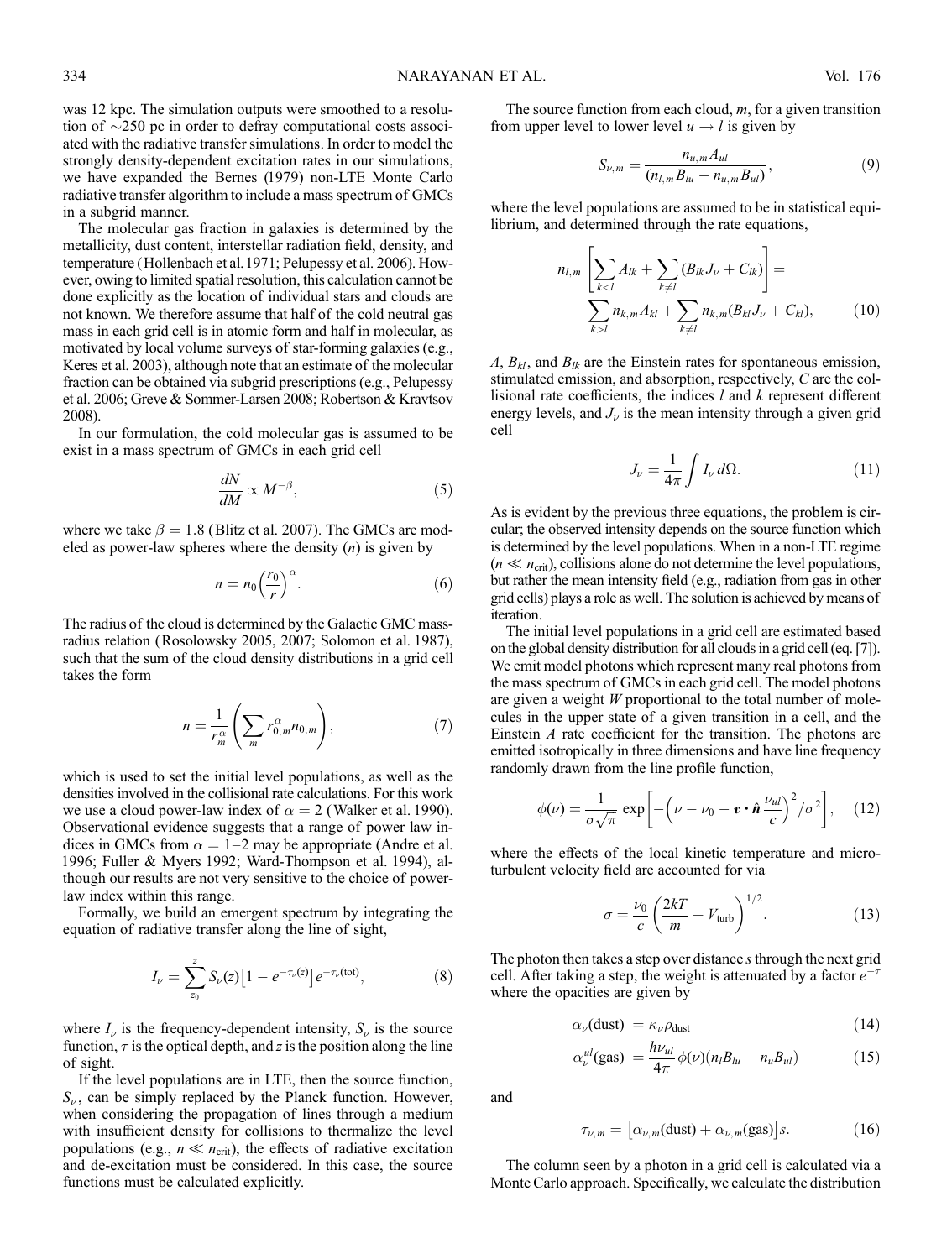

Fig. 1.—Representative distribution of column densities for a grid cell of mass  $\sim$ 3  $\times$  10<sup>6</sup>  $M_{\odot}$ . Distribution of columns is derived by randomly placing clouds drawn from a mass spectrum until the distribution converges. Photons entering a grid cell see a column randomly drawn from a distribution such as this in order to simulate the actual column seen by a photon in a statistical manner.

of potential column densities a photon could see through a given grid cell by simulating a sample of the subgrid cells individually on higher resolution  $(512^3)$  grids. In these higher resolution grids, we place GMCs at random locations with masses drawn from the power-law mass spectrum and radii given by the Galactic massradius relation. We do this numerous times until the distribution of potential columns that a photon entering at random angle sees converges. The distribution of columns is found to scale in a selfsimilar manner with grid cell (molecular) mass. We then explicitly draw from this distribution to determine the column seen by a model photon as it leaves and enters given grid cells. To illustrate this, we plot an example of the distribution of column densities in Figure 1. The photon continues to propagate through grid cells in this manner until the weight is negligible or the photon has left the grid.

Once a sufficiently large number of model photons have been emitted to simulate the mean radiation field,  $J_{\nu}$ , the level populations can be updated via the rate equations. In the rate equations (also commonly called the equations of statistical equilibrium), the terms involving the mean intensity represent the radiatively induced excitations (absorption) and stimulated emission in a given cell of clouds  $m'$ . We may rewrite these equations by defining the number of excitations of a molecule in lower state l by

$$
S_{lu,m'} = \frac{h\nu_{ul}}{4\pi} \phi(\nu) B_{lu} \frac{sW_0}{V_{m'}\tau} \left(1 - e^{-\tau(\text{tot})}\right) \tag{17}
$$

where V is the volume of the cell and  $W_0$  is the original weight of the photon.

Following Bernes (1979), we then rewrite the equations of statistical equilibrium as

$$
n_{l} \left[ \sum_{k < l} A_{lk} + \sum_{k \neq l} (S_{lk,m'} + C_{lk}) \right] = \sum_{k > l} n_{k} A_{kl} + \sum_{k \neq l} n_{k} \left( \frac{g_{l}}{g_{k}} S_{lk,m'} + C_{kl} \right), \tag{18}
$$

where  $q$  are the statistical weights of the level.

After a single generation of photons has been emitted, the  $S_{lu,m'}$  is calculated for each grid cell, m'. We can then use the analog of the previous equation to calculate the updated level populations for the N individual radial cells that make up the subgrid spectrum of GMCs. The relative contribution of each of the N cells to the total number of excitations  $(S_{lu,m})$  in a given grid cell is determined via the column across that region.

New level populations are calculated for each of the N cells in the spectrum of GMCs via matrix inversion and then summed to give the total populations for their parent grid cell. New weights  $W$  are given to a new generation of emergent photons, and the process is iterated on until the level populations across the grid are converged. We typically emitted  $12 \times 10^6$  model photons per iteration, and the boundary conditions for the radiative transfer included the 2.73 K microwave background.

The radiative transfer and excitation depend sensitively on the accuracy of the rate coefficients. We have obtained our coefficients from the Leiden Atomic and Molecular Database (Schoier et al. 2005). We have tested our radiative transfer codes per publicly available benchmarks published in van Zadelhoff et al. (2002). These tests comprise ''inside-out'' collapsing spherical molecular clouds, and the details of the performance of our codes under these standard tests can be found in Figure 1 of Narayanan et al. (2006a).

Owing to its relatively high abundance (CO/H<sub>2</sub> =  $1.5 \times 10^{-4}$ ) in the Galaxy; Lee et al. 1996) compared to other common molecules (e.g., HCN, CS, and  $HCO<sup>+</sup>$ ), <sup>12</sup>CO (hereafter CO) is the most commonly observed molecular tracer of  $H<sub>2</sub>$ . We therefore focus our modeling efforts for this work on the predicted CO emission properties of galaxy mergers in the context of galactic winds and defer investigations of emission from other molecules to future work.

#### 2.1.3. Model Assumptions

This methodology has the distinct advantage of being able to simulate the effects of dense cores as well as diffuse atmospheres of clouds. Because we divide the GMCs into a series of subgrid cells, we are not constrained to using a single density in our rate equations, and thus, the collisional excitation characteristic of dense cores can be well-represented while the influence of radiation on more diffuse regions can likewise be accounted for. Moreover, we are able to include these features in our calculations without expanding the grid to computationally prohibitive sizes.

Our subgrid formulation is dependent on a series of assumptions as well. First, owing to limited spatial resolution, we are forced to assume a constant  $H_2$  gas fraction constrained by observational surveys. This molecular gas in a given grid cell is assumed to be all in GMCs. The GMCs are realized as powerlaw spheres in our model, whereas clouds are understood observationally to be fractal in nature (e.g., Elmegreen & Falgarone 1996). The clouds within each grid cell are all at the same temperature and individually isothermal (although temperatures are allowed to vary from grid cell to grid cell, and thus, temperature gradients exist across the galaxy).

The temperatures in the cold phase of the ISM in the hydrodynamic models are fixed at 1000 K (Springel & Hernquist 2003). This choice is arbitrary and has no effect on the hydrodynamic simulations. Typically, temperatures in molecular clouds range from 10 to 100 K; temperatures of 1000 K would systematically put too much weight on the collisional coefficients in the rate equations, resulting in overly excited level populations. While it is indeed tractable to run galaxy-wide hydrodynamic models which allow the temperatures to cool to lower values than those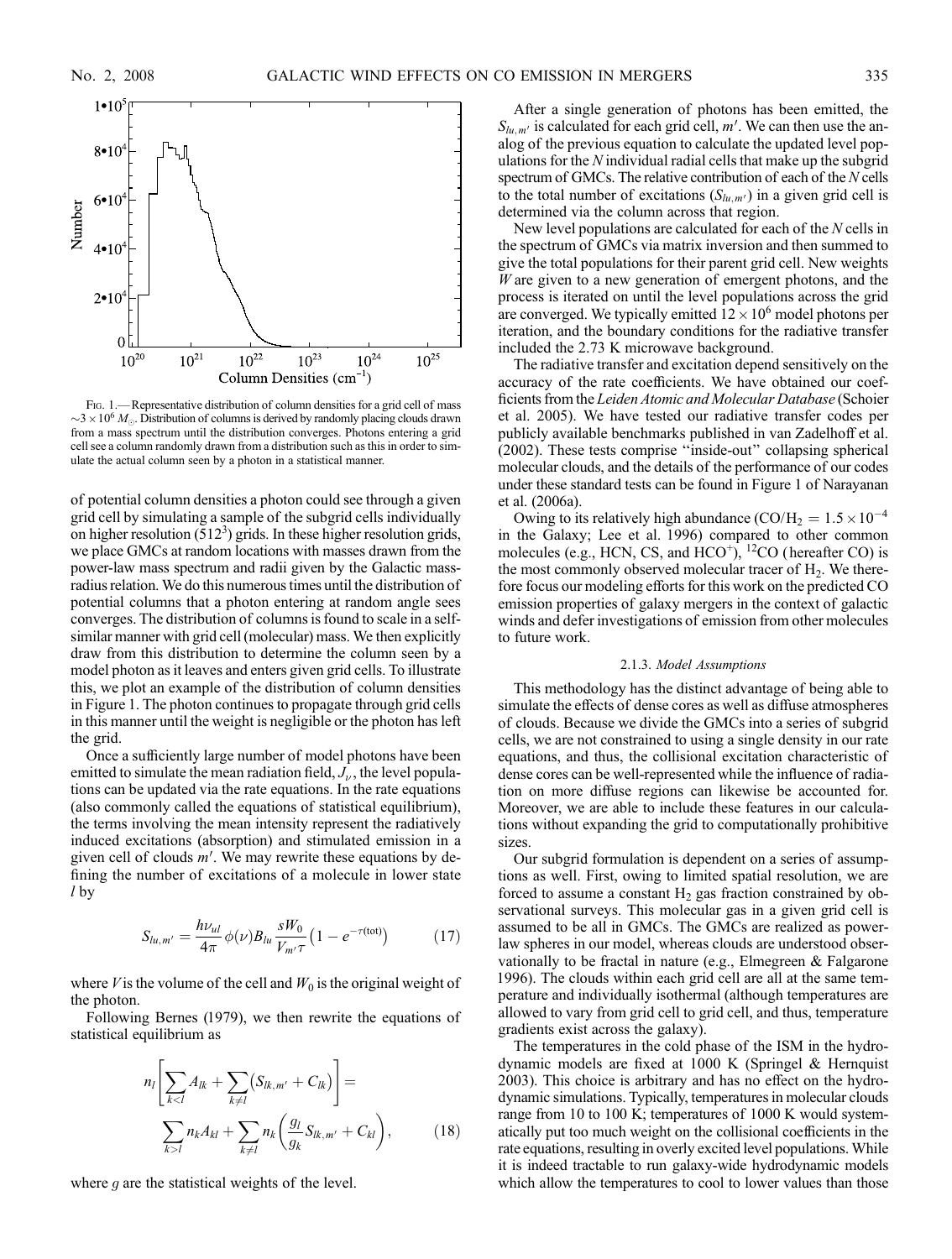

Fig. 2.— Simulated CO ( $J = 1-0$ ) images and spectra for model BH at peak of quasar phase. Images and spectra are shown for three model resolutions. The detail in both the morphology and kinematic imprints on unresolved emission line become apparent by model resolution of  $\sim$ 240 pc.

set here (e.g., Robertson & Kravtsov 2008), it is computationally infeasible for the large numbers of simulations presented in this work (Table 1). Thus, a subgrid model for refining the temperature structure of the ISM is required. We construct a relatively simple model for the ISM temperature structure by considering the dominant heating mechanism for the gas as heating from O and B stars (assuming a Salpeter IMF). We sample individual grid cells on a finer  $(512^3)$  resolution and place O and B stars formed in the hydrodynamic simulations in the power-law sphere clouds randomly throughout the higher resolution grid cells. These higher resolution cells are used to calculate the mean column of gas and dust (which are assumed to have the same spatial distribution in the clouds) seen by the stellar UV flux, and the mean blackbody heating rate is derived for each grid cell. When no O stars are present, lower mass stars dominate the heating of the gas. Owing to the large grid cell size  $(\sim 250 \,\text{pc})$  and the high densities of the molecular cores in the subgrid clouds ( $\gtrsim 10^5$  cm<sup>-3</sup>), blister regions from the few formed O stars have a negligible impact on the total molecular gas content (Hollenbach & Tielens 1999). The neutral gas is further allowed to cool via metal line cooling, which is calculated using a mean escape probability radiative transfer code (ESCAPE; Kulesa 2002; Kulesa et al. 2005). The dominant ISM coolants considered are C  $II$ , N  $II$ , and atomic oxygen and carbon with abundances set at Galactic values (Lee et al. 1996). Heating and excitation from a central AGN (when included) is not considered and is deferred to a future study.

Using this methodology, we find typical isothermal cloud temperatures ranging from 10 to 120 K (nominally  $10-30$  K for simulations scaled for the local universe such as those presented in this work, although temperatures can approach  $\sim$  120 K for

models of higher redshift galaxies [Narayanan et al. 2008b]). It is additionally worth noting that variations in the temperature structure of the ISM within this range are ancillary with respect to determining the excitation patterns of the molecular ISM. As an example, doubling the temperature from 10 to 20 K only changes the collisional rates of excitation of, e.g.,  $CO J = 2$  to  $CO J = 3$  by  $\sim$ 10% (using values taken from the Leiden Atomic and Molecular Database [Schoier et al. 2005]). The dominant effect is instead the density structure of the GMCs. Tests have shown that the excitation conditions of these models are robust while the assumed cloud power-law index and/or GMC mass spectrum index remain within observational constraints (Blitz et al. 2007; Rosolowsky 2007; see also Narayanan et al. 2008a).

#### 2.1.4. Resolution Tests

In order to test the convergence properties of the presented results, we have taken a snapshot of merger BH (black hole winds only) at the peak of the quasar phase and examined the simulated CO properties at a variety of spatial resolutions. In Figure 2 we plot the CO ( $J = 1-0$ ) images of the sample galaxy at three resolutions and the normalized CO  $(J = 1-0)$  spectra at the same resolutions. The detailed structure of the galaxy's morphology begins to become evident at resolutions of  $\sim$ 240 pc, although of course the spectra show smaller scale features at finer resolution. Similarly, at 240 pc resolution the unresolved spectra begin to show detailed kinematic signatures in the line profile that are smoothed over in the lower spatial resolution simulations. Thus, for both image analysis and spectral-line profile analysis we use simulations with  $\sim$ 240 pc resolution in order to glean the maximum information while minimizing the extensive computational costs associated with galaxy-wide non-LTE radiative transfer.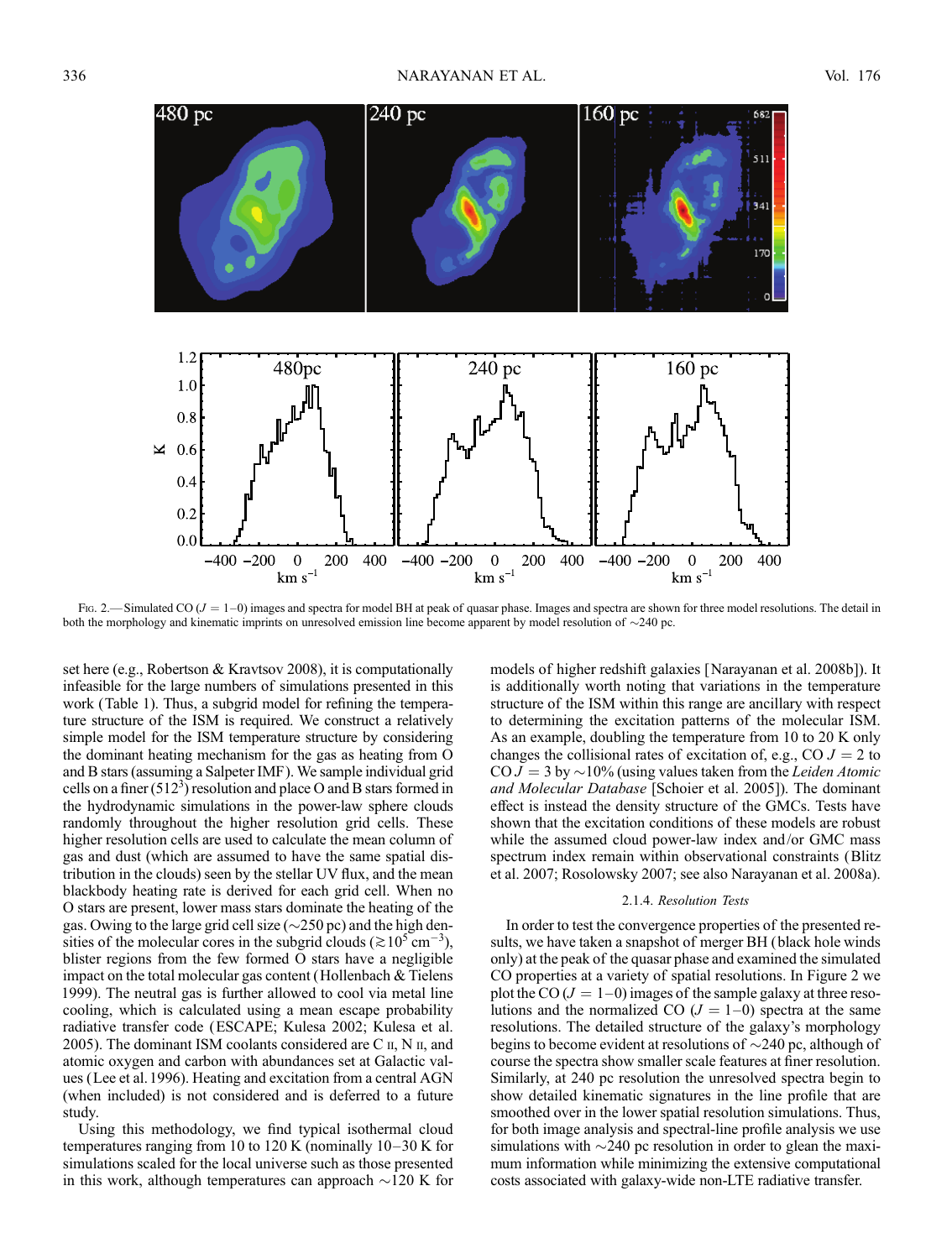

FIG. 3. - Ratio of total CO flux (over a variety of CO transitions) from highest resolution model ( $\sim$ 120 pc) to lower resolution runs. The test snapshot is model BH during the peak of the quasar phase. The emission from higher lying transitions may be underestimated in cases of extremely poor spatial resolution.

Knowledge of the excitation properties of CO requires a slightly higher spatial resolution. While the work presented here does not nominally investigate the excitation properties of the CO molecular gas to great detail, other investigations using models similar to these (e.g., Narayanan et al. 2008a) examine the excitation properties in greater detail. We therefore briefly review the convergence of the CO excitation. The excitation properties require a higher spatial resolution for convergence, and we therefore include a higher resolution simulation (120 pc) for comparison. In Figure 3 we plot the ratio of the intensity of the highest resolution run (120 pc) versus lower resolution simulations for a series of CO transitions. The results for higher lying transitions  $(CO \geq 4)$  are only converged for higher spatial resolution ( $\sim$ 160 pc) than is typically required for the morphology or spectral-line profile studies. Therefore, higher resolution models must be accounted for in studies concentrating on the molecular excitation (e.g., Narayanan et al. 2008a). For the few excitation condition investigations in this work, we employ targeted higher resolution simulations.

#### 2.2. Overview of a Major Merger

In the binary merger simulations presented here, after the initial passage of the merging galaxies, gas is driven into the nuclear regions owing to tidal torquing (Barnes & Hernquist,1991, 1996). This begins a major black hole growth phase. While the galaxies approach toward and undergo final coalescence<sup>6</sup> (hereafter defined as the inspiral stage), they go through a massive starburst and LIRG/ULIRG phase while the central black hole grows as an enshrouded AGN following the methodology developed by Springel et al. (2005a). In the models which include AGNfeedback-driven winds, after nuclear coalescence, the thermal energy associated with the black hole accretion drives a powerful wind into the surrounding ISM and strongly reduces the star formation rate. During much of this time, along several sight lines, the object may be viewed as an optical quasar (Hopkins



FIG. 4. SFR, black hole accretion rate and bolometric luminosity as a function of time for model BH. The arrow in the top panel denotes the point of nuclear coalescence.

et al. 2005a, 2005b, 2005c, 2005d, 2006a, 2006b, 2006c, 2006d, 2007e). The galaxy then proceeds to evolve passively into a red elliptical galaxy (Springel et al. 2005b). In Figure 4 we show as a reference the SFR, black hole accretion rate, and bolometric luminosity of model BH throughout the time period considered in this work.

The galaxies and quasars formed via this formulation for AGN feedback in galaxy merger simulations have proven consistent with observed quasar luminosity functions and lifetimes (Hopkins et al. 2006a, 2006c, 2006b, 2006d; although see Richards et al. 2006), as well as the locally observed  $M_{\rm BH}$ - $M_{\rm bulge}$  relation (Di Matteo et al. 2005; Hopkins et al. 2007c, 2007d; Robertson et al. 2006b, 2006c). These simulations have also shown successes in reproducing observed X-ray, IR and CO patterns characteristic of ULIRGs and quasars (Cox et al. 2006a Chakrabarti et al. 2007a, 2007b; Narayanan et al. 2006b, respectively), the bimodal galaxy color distribution (Springel et al. 2005b; Hopkins et al. 2006c), Seyfert galaxy luminosity functions (Hopkins & Hernquist 2006), the kinematic structure of merger remnants (Cox et al. 2006b), the SFR-CO and SFR-HCN relation in galaxies (Narayanan et al. 2008a), and observed properties of  $z \sim 6$  quasars (Li et al. 2007a, 2007b; Narayanan et al. 2008b).

## 2.3. General Wind Properties in the Simulations

In principle, there are three mechanisms for driving winds in our major merger simulations: via shock heated gas (Cox et al. 2004, 2007), starburst-driven winds (Cox et al. 2006c, 2007), and AGN-feedback-driven winds (Cox et al. 2007; Hopkins et al. 2005a, 2005b, 2005c, 2005d; Springel et al. 2005a, 2005b). In practice, however, outflow rates in the simulations are dominated

<sup>6</sup> Nuclear Coalescence is defined for the purposes of this paper as when the progenitor BH particles are separated by less than a smoothing length, and are thus no longer distinguishable. BH particles are included for all models in this paper, although they do not accrete in model no-winds. Coalescence could equivalently be defined as when the stellar bulges of the progenitors are no longer distinguishable, although in practice the choice of a definition for nuclear coalescence is somewhat arbitrary and makes little difference in the results. The time of coalescence is typically  $T \sim 1.6$  Gyr, although varies slightly from model to model.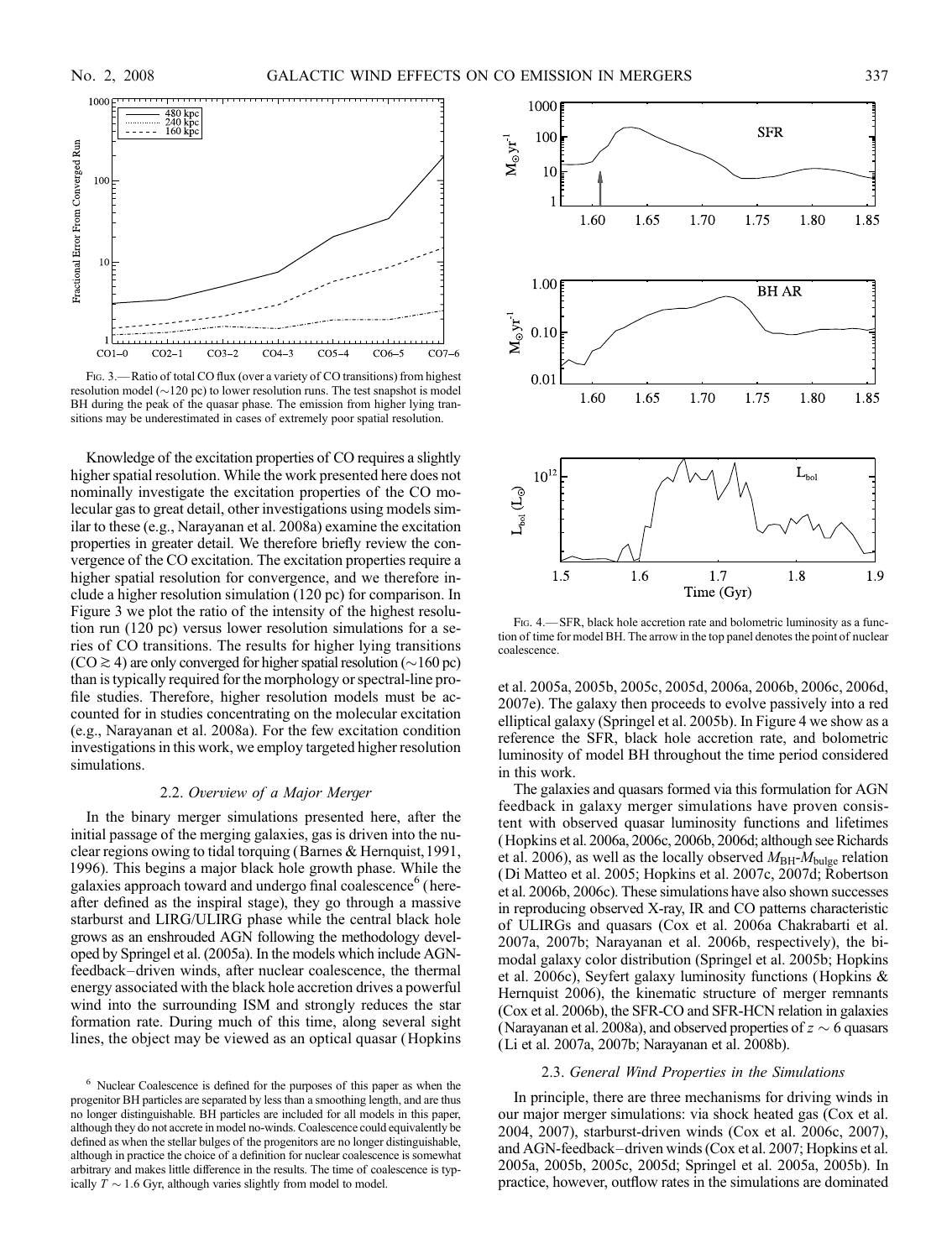

Fig. 5.—Instantaneous feedback energy rate (top) and integrated feedback energy (bottom) input into the ISM by black holes and star-formation driven winds for model sbBH. The hatched region is the  $\sim$ 0.3 Gyr period of peak star formation and black hole activity which is considered for the remainder of this paper. While the integrated feedback from star formation and black holes is roughly equivalent, the star formation delivers its energy in a slow and steady manner from simulation time  $T = 0$  spread out over much of the galaxy, in contrast to the near point explosion characteristic of the black hole winds. The arrow in the bottom panel denotes the point of nuclear coalescence. Model results first published in Cox et al. (2007).

by winds driven by starbursts and AGN feedback. This was explicitly shown by Cox et al. (2007), who found that during the active phase, the outflow rate owing to shock-heated gas was at most an order of magnitude less than that from starbursts and/or AGNs. Thus, for the rest of this work, we focus primarily on the effects of winds from star formation and AGN feedback and rely on the model without these winds (although with shock-heated winds) as the fiducial comparative model. We note that Table 1 refers to this model as ''no-winds,'' although in practice winds owing to shock-heated gas do exist, albeit with minimal impact on the molecular ISM.

We next review some of the broader physical effects generated by AGN-feedback-driven and supernovae-driven winds. In a recent comprehensive study of galactic winds in mergers using (among others) identical models to those presented here, Cox et al. (2007) analyzed the decoupled properties of starburst and AGNfeedback–driven winds in galaxy merger simulations. We refer the reader to this work for a thorough analysis of these effects and highlight here the wind properties most relevant to the discussion of this paper.

As a reference, we first show the instantaneous and integrated feedback energies for model sbBH in Figure 5 (e.g., eqs. [1] and [4]; model results first published in Cox et al. 2007). We highlight the period of peak starburst and AGN activity which we focus on for the remainder of this study and denote as the ''active phase.'' We focus on this period as the models exhibit their peak wind activity during this time.

The first passage of the galaxies triggers a starburst event, fueling star formation rates to  $\sim$  50  $M_{\odot}$  yr<sup>-1</sup>, irrespective of the presence of a central black hole. At this point, starburst-driven winds begin to disrupt the central cold gas supplies, limiting to some degree (dependent on the wind efficiency and speed) the magnitude of the starburst. In the simulations presented here, during the inspiral stage prior to nuclear coalescence,  $\sim$ 90% of the star formation (and thus  $\sim 90\%$  of the starburst-generated wind mass) occurs (Cox et al. 2007).

The growth of the central AGN and associated feedback winds develops along a markedly different story line. While the initial passage and inspiral stage of the galaxy merger fuels central black hole growth, the majority of black hole growth occurs during the active phase highlighted in Figure 5, typically around nuclear coalescence. The exact percentage of black hole growth that occurs during the active phase is dependent on galaxy mass (Cox et al. 2007), but the generic trends are robust.

After the active phase, the total integrated feedback energy deposited into the ISM from star formation and black holes is roughly the same. However, the instantaneous properties are different. While the energy input from star formation winds is spread out over the entire inspiral and active phase, the black hole offers a relatively short impulse of energy. The slow buildup of the stellar mass and relatively rapid black hole growth phase results in black holes contributing over 5 times the energy input to the ISM as stars during the active phase (Cox et al. 2007). This will have important consequences on the relative impact of winds on CO emission from starbursts and AGN. Throughout this work, we focus on the rough peak of the active phase, specifically  $T \sim 1.6-1.8$  Gyr.

## 3. ISOLATED DISK GALAXY

To illustrate the generic properties of our methods, we have allowed a fiducial 40% gas fraction progenitor disk galaxy to evolve as outlined in Springel et al. (2005a). For reference, in Figure 6 we plot the  $H_2$  column density map through the model disk galaxy. In Figure 7 we present the CO  $(J = 1-0)$  through  $(J = 10-9)$  intensity contours for comparison with observations where the intensity units are K km  $s^{-1}$  and the temperature unit is a Rayleigh-Jeans temperature.

The CO  $(J = 1-0)$  emission traces the star forming molecular gas through the spiral arms and becomes more intense near the starbursting nuclear region. In addition visible are individual concentrations of cold gas and star forming regions emitting as discrete pockets of CO ( $J = 1-0$ ) emission throughout the spiral arms. Higher density CO transitions probe gas of a higher critical density. Thus, the higher lying transitions probe the higher density peaks, and become more centrally concentrated, following the density distribution in the galaxy.

At first glance, the emission contours from e.g., the CO  $(J =$  $(1-0)$  image appear to peak at higher temperatures  $(T_B)$  than are typically recorded from observations of local star forming spirals. This effect owes to the spatial resolution of the radiative transfer models  $(\sim 250 \text{ pc})$ . When simulating more practical observing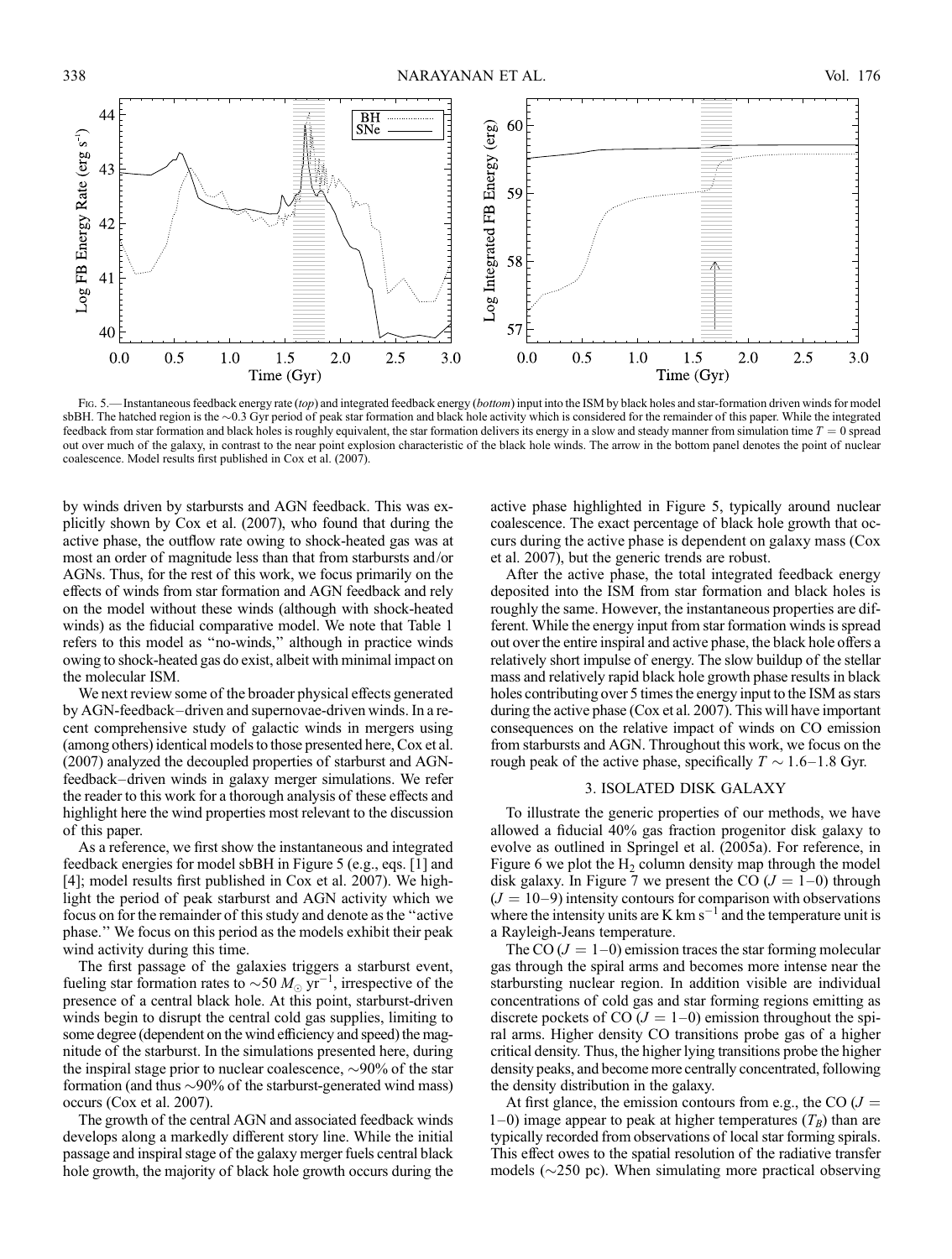

Fig.  $6 - H_2$  column density for fiducial progenitor disk galaxy (CO contours shown in Fig. 7). The panel is 12 kpc on a side, and the scale is on top.

conditions, the results from our modeling are quite comparable to observations of local universe spirals. As an example, we compare our models to  $50''$  observations by Scoville & Young (1983) of CO ( $J = 1-0$ ) emission from M51. When our model disk galaxy was scaled to be at the distance of M51, and the CO  $(J = 1-0)$  emission convolved to the same resolution as the Scoville & Young observations, the integrated intensity in our model was comparable to the  $\sim 60$  K km s<sup>-1</sup> observed in M51 (Scoville & Young 1983).

In Figure 8 we present the normalized CO line spectral energy distribution (SED) of the model face-on disk galaxy. The CO SED represents the total integrated flux density emitted from each line and serves as a diagnostic for the excitation conditions in the molecular gas. These are plotted as the CO integrated flux density versus the upper rotational quantum number of the transition. CO SEDs are particularly useful in studies of unresolved high-z sources (e.g., Narayanan et al. 2008b; Weiß et al. 2005a, 2007). We have also decomposed the CO SED by plotting the contribution to the flux from the starbursting nucleus (central kpc) and from the rest of the galaxy.

The CO flux density rises up to the CO  $(J = 5-4)$  transition and then drops toward higher excitation lines. The intensity from the highly excited component of the CO gas (e.g.,  $J > 6$ ) comes primarily from the warm and dense conditions in the nuclear starburst regions, although some contribution from subthermally excited gas in the outer regions of the galaxy is visible (Narayanan et al. 2008a). This is in good agreement with observations of local starbursts. For example, in a CO SED decomposition of M82, Weiß et al. (2005b) found that the central regions peak at the CO  $(J =$ 6–5) transition, whereas the total SED peaks near the CO ( $J =$  $(4-3)$  transition. Similarly, the CO line SED from the nuclear region of NGC 253 peaks near  $J = 7$  or  $J = 8$  (Bayet et al. 2004; Bradford et al. 2003, 2005)

## 4. CO MORPHOLOGY IN MERGERS WITH WINDS

Our approach in combining non-LTE radiative transfer calculations with SPH simulations allows us to uniquely explore, for the first time, a variety of the decoupled effects of starburst and AGN-feedback-driven winds on the molecular gas emission from galaxy mergers. In particular, a powerful tool for understanding the spatial distribution of molecular gas in local mergers is through high-resolution velocity-integrated intensity contour maps. These can serve to describe the morphology and kinematics of the starforming molecular gas, as well as characterize the nature of starforming regions through observations of multiple excitation levels (e.g., Iono et al. 2004). Indeed, such maps have revealed, for example, the compact nature of molecular emission in mergers (Bryant & Scoville 1999), the double-nucleus in the central regions of Arp 220 (Sakamoto et al. 1999), and the large-scale distribution of atomic and molecular gas in colliding galaxy systems ( Iono et al. 2005). In this section, we build on the current understanding of CO morphologies in interacting systems by describing the response of the CO morphology to starburst and AGN-feedback-driven winds. We first discuss general properties of the CO morphology in mergers. We then continue with a discussion of signatures of galactic winds apparent in CO emission maps via outflows detectable in the CO morphology. We conclude the section with a brief discussion of secondary effects of galactic winds in affecting the spatial extent of CO gas.

## 4.1. General Properties of CO Morphology

In Figure 9 we show the evolution of the CO  $(J = 1-0)$ emission during a major merger of two disk galaxies simulated in run sbBH (model with starburst and black hole winds). The properties discussed in this subsection  $(\S 4.1)$  are generic to each of our models, regardless of wind parameter choice. The images in Figure 9 start after the first passage of the galaxies, when they are approaching for their final coalescence. The tidal interaction of the first passing of the galaxies causes ''streamer'' gas to emit in the intergalactic space between the two galaxies. The CO morphologies are disturbed by the first passage itself, and the CO emission is extended in nature until the nuclei have fully merged. The first passage of the galaxies induces a burst of star formation, peaking in the nuclear regions of each galaxy. This is reflected in the luminous CO emission at the center of each galaxy.

Because the CO ( $J = 1-0$ ) can be thermalized at relatively low critical densities, and lies only  $\sim$  5 K above ground, it serves as a good tracer for total molecular gas content. Both diffuse envelopes of clouds as well as dense cores can emit CO  $(J =$  $1-0$ ) flux. Conversely, emission from higher lying lines of CO, and high dipole moment molecules (e.g., HCO+, HCN, CS) arises primarily from dense cloud cores. Thus, higher lying CO lines [e.g.,  $CO (J = 3-2)$ ] from the merger broadly follow the distribution of the CO ( $J = 1-0$ ) line, but remain more compact in nature, generally emitting only from the dense starbursting nucleus. This was explicitly seen in the disk galaxy in Figure 7 as well.

The nuclear CO intensity peaks soon after the progenitor galaxies lose individual identity, and there is only one surface brightness peak. During this time, stars formed in the merger-induced starburst heat up the molecular gas such that collisions readily excite the CO in the warm ( $T \sim 30$  K) and dense ( $n \sim 10^5$  cm<sup>-3</sup>) gas. The columns are still quite large through the nucleus as the starburst has not had time to consume the available molecular gas

While the nuclear CO intensity peaks near coalescence, the globally averaged velocity-integrated CO intensity across all transitions drops through the evolution of the merger. This can be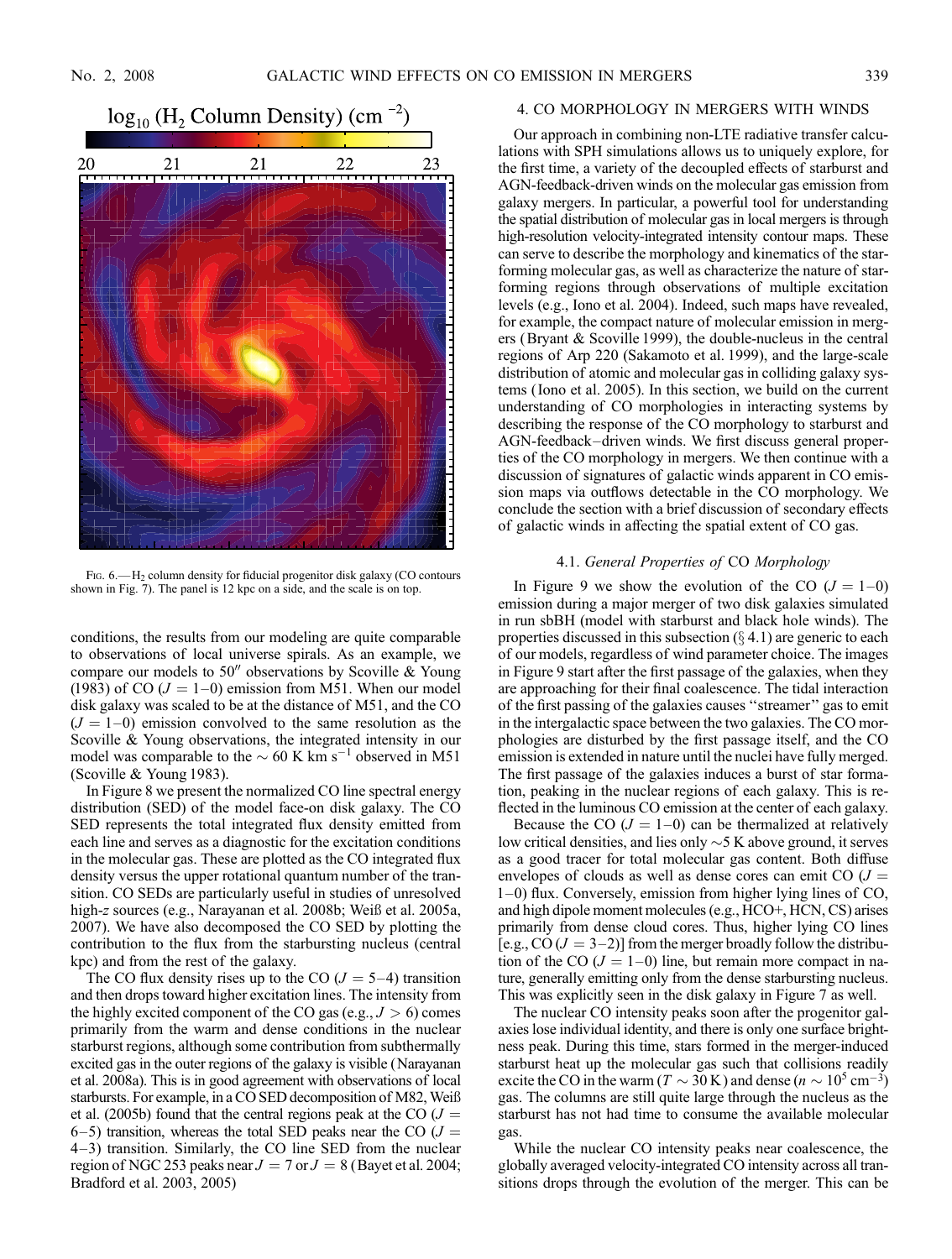

Fig. 7.— Simulated CO ( $J = 1-0$ ) through ( $J = 9-8$ ) emission contours for progenitor disk galaxy. While lower CO transitions trace the bulk of the molecular gas, higher lying transitions with relatively high critical densities probe only the nuclear star forming regions. Panels are 12 kpc on a side, and the scale on the bottom is in units of K km s<sup>-1</sup>.

attributed to global consumption of cold molecular gas by star formation over time. This result is consistent with observations by Gao & Solomon (1999), who found from CO ( $J = 1-0$ ) emission that the total molecular gas content of a merger decreases as a function of projected nuclear separation in galaxy mergers.

## 4.2. Molecular Outflows

Starburst and AGN-feedback-driven winds can leave an imprint on the molecular line emission via large-scale molecular outflows seen in the CO morphology. These winds are seen to entrain large masses of molecular gas in outflows which appear prominently as a secondary surface brightness peak in velocityintegrated emission contour maps (Narayanan et al. 2006b).

In this section, we discuss the properties of the CO morphology in the context of these outflows. The outflows discussed here are only those which are large enough to be visible via CO  $(J = 1-0)$  emission maps. For the purposes of understanding general trends of detectable outflows in this section, we find it convenient to define a detectable outflow as any CO emission peak at least 50% of the nuclear emission maximum, with a projected distance at least 1.5 kpc away from the galactic nucleus. The molecular outflows are defined only after nuclear coalescence and thus also follow the requirement that the CO emission peak be separate from the stellar surface density peak.

Before continuing, we note that the simulations chosen here are not extreme in any way (Fig. 4). The peak B-band luminosity during the quasar phase is  $\sim 10^{11} L_{\odot}$ . Similarly, the peak IR luminosity is  $\sim 10^{12} L_{\odot}$ , allowing the galaxy to be just visible as a ULIRG. More massive mergers (e.g., Cox et al. 2007), and as is discussed in  $\S$  4.2.3, more coplanar mergers will drive stronger winds, leaving the simulations in this section representative of lower limits.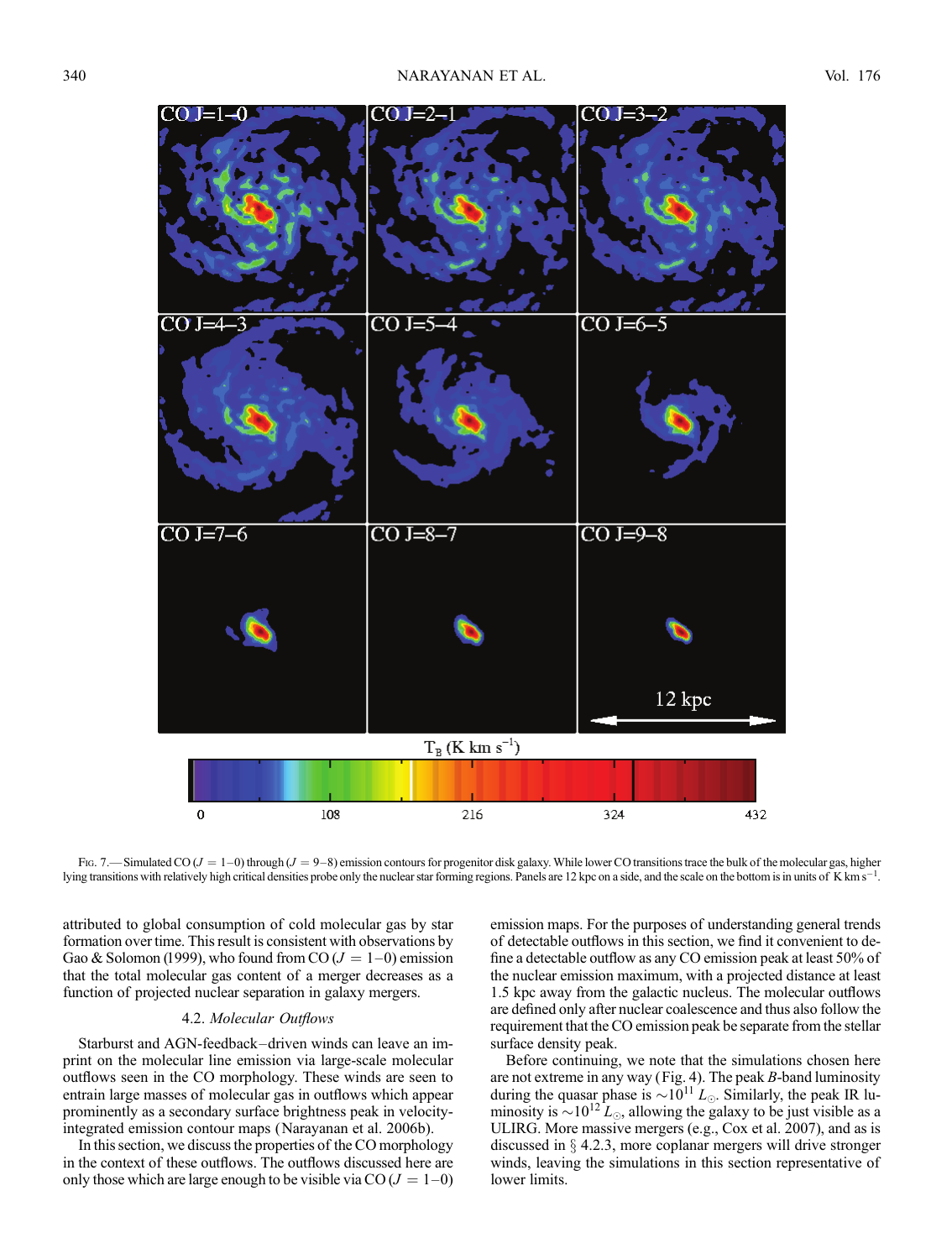

Fig. 8.— Normalized CO SED of representative progenitor disk galaxy. The CO SED is decomposed into contribution from the nuclear (central kpc) region and the rest of the galaxy. The CO SED shows the relative flux density for different CO transitions, and plots the frequency of the transition on the bottom axis and upper  $J$  state on the top axis. The peak in the total CO SED as well as that just from the starbursting nucleus is consistent with results derived from local starburst galaxies, supporting our methodology for deriving CO excitation patterns in galaxy simulations (Bradford et al. 2005; Weiß et al. 2005b).

#### 4.2.1. Outflow General Properties

Here, we discuss the general properties of both starburst and AGN-feedback-driven outflows which appear in CO emission maps. While there are differences in some specific properties of the outflows based on the type or strength of the driving wind, we defer those comparisons to later subsections and focus this subsection on the outflow properties shared by all the simulations presented here.

In Figure 10 we show an example of molecular gas entrained in the outflow from model BH (AGN winds only; outflow first described in Narayanan et al. 2006b). The cold gas in the outflow is not completely ablated by starburst and AGN heating. While the CO emission from cold gas in the outflows closest to the nucleus is faint owing to lower columns of cold molecular gas, clouds which remain more deeply embedded in the outflow continue to exhibit active star formation. During short ( $\sim$ 5 Myr) time intervals, the CO  $(J = 1-0)$  velocity-integrated intensity from galactic outflows can be seen to be comparable (within a factor of  $\sim$ 2) to the galaxy's nuclear emission.

The detectable outflows typically correspond to entrainments of mass  $\sim$  10<sup>8</sup> – 10<sup>9</sup>  $M_{\odot}$ , with peak H<sub>2</sub> column of  $\sim$  10<sup>22</sup> – 10<sup>23</sup> cm<sup>-2</sup> (within the constraints of our definition of a detectable outflow,  $\S$  4.2). The more massive outflows in this mass range tend to be seen closer to the point of nuclear coalescence, with a trend toward decreasing outflow mass as the merger progresses. This owes to more loosely bound gas near the time of coalescence, as well as the feedback energy rate being near its peak (Fig. 5). These outflow masses are typically  $5\% - 15\%$  of the total molecular gas mass. In the mergers e, sb, and sbBH, with random disk orientation angles, $\alpha$  the outflows do not occur in any preferred direction. As we discuss later, this is not the case for the coplanar model.

The entrained clouds can be relatively excited, allowing outflows to be imageable at higher lying CO transitions (e.g.,  $J \gtrsim 4$ ). In Figure 11 we show the outflow from the first panel of Figure 10 in CO transitions  $J = 1-0$ , 3-2, and 4-3. The latter two transitions have a relatively high critical density of  $\gtrsim 10^4$  cm<sup>-3</sup> meaning they are typically thermalized only in the dense cores of GMCs and may rely on radiative pumping for excitation in other parts of the ISM. The warm and dense gas heated by active star formation in the deeply embedded clouds in the outflows collisionally excite the CO gas into higher levels. In fact, the CO flux density in the outflow peaks at  $J = 4$ , consistent with actively star-forming gas and multiline measurements of excitation patterns in starburstdriven outflow of M82 (Walter et al. 2002). It should be noted that the relative visible lifetimes of outflows in higher lying transitions may be much smaller than at CO  $(J = 1-0)$ . For example, the outflow presented in Figure 10 appears as a unique secondary surface brightness peak for  $\sim$ 35 Myr at CO ( $J = 1-0$ ). In the CO ( $J = 3-2$ ) transition, the same outflow is distinguishable from the background for only  $\sim$ 20 Myr.

#### 4.2.2. Relative Role of AGN and Starbursts in Powering Detectable CO Outflows

As an illustrative point demonstrating the relative contributions of starburst and AGN winds in driving detectable molecular outflows, in Figure 12 we plot three snapshots during the period of nuclear coalescence for models no-winds, BH, sb, and sbBH (thus varying only the form of winds included and not geometry of the merging galaxies). The wind-dependent morphological differences in the models are typically minimal near the point of nuclear coalescence, and thus, the outflows imaged at this time serve as a reasonable comparison for the capacity of different wind models to drive outflows. Here, loosely bound gas near the inner regions is seen to be entrained in nuclear galactic winds. For reference, these outflows are the same as those shown in Figures 10 and 11.

Model BH is able to drive strong outflows (Fig. 12, fourth row) with properties described generally in  $\S$  4.2.1. The black hole feedback is tightly associated with the accretion rate, and thus, the AGN wind is produced over a very short period of time and peaks soon after nuclear coalescence. Relative to the evolution of the galaxy, the AGN wind generically acts like a point explosion, and the bulk of the energy is imparted to the ISM nearly instantaneously. Indeed, Hopkins et al. (2006b) and Hopkins & Hernquist (2006) have shown explicitly that these AGN-driven winds are well-characterized by generalized Sedov-Taylor solutions for point explosions. The outflows in model BH are primarily seen soon after the major merger, when the gas is still highly dynamical and loosely bound. They are also seen near the height of quasar activity, when the AGN-feedback-driven winds are strongest.

The starburst driven winds are also able to power outflows (Fig. 12, second row), albeit less strongly than in the AGN-wind models; consequently, these outflows are detectable via emission mapping for shorter periods of time. The typical lifetime of an outflow such that it is detectable in CO  $(J = 1-0)$  in the sb simulation (with only starburst winds) is  $\sim$ 20–25 Myr (compared with  $\sim$ 35 Myr in the AGN-only model). On average,  $(3-5) \times 10^8$   $M_{\odot}$  are entrained, although outflows as small as  $\sim$ 10<sup>7</sup>  $M_{\odot}$  are seen to occur, consistent with observations of starburst driven outflows by Sakamoto et al. (2006) and Walter et al. (2002). It should be noted that these values are derived within the constraints of the parameters chosen for our starburst winds  $(\eta = 0.5, v_w = 837 \text{ km s}^{-1}; \S 2.1)$ . In principle, a more efficient wind might increase the mass outflow rate, but as discussed in Cox et al. (2007), such parameter choices were found to quench

 $<sup>7</sup>$  Although note that only one random orientation is considered in this paper.</sup>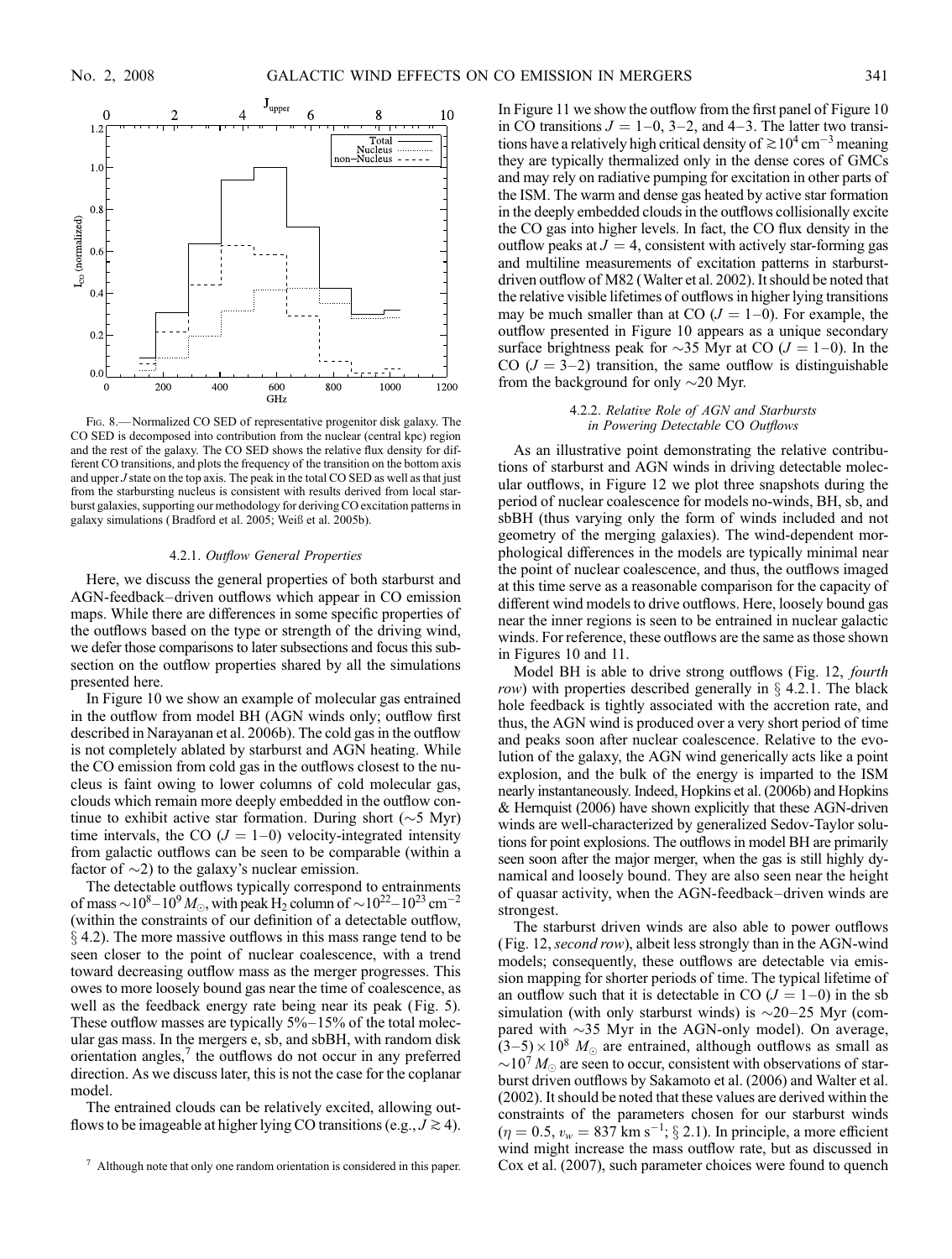

Fig. 9.—Contours of velocity-integrated CO ( $J = 1-0$ ) emission at various snapshots through evolution of merger model sbBH, with both starburst and AGNfeedback-driven winds. The results discussed here are generic for all wind models. On nuclear coalescence ( $T = 1.7$  Gyr) a burst of star formation drives the CO luminosity to near peak values. The CO luminosity then fades as star formation consumes the available molecular gas. Units are K km s<sup>-1</sup> (scale at bottom), and each panel is 12 kpc on a side.

merger-induced starbursts and are thus probably not representative of, e.g., ULIRGs.

The relative weakness of starburst-driven outflows compared to the AGN-only model is a direct consequence of the lower peak energy input from the starburst-driven winds and hence lower power. During the active phase, the feedback from black holes inputs more than 5 times the energy as that imparted by star formation. This can be attributed to two causes. First, black hole

growth is far more efficient at converting accreted mass into thermal energy than star formation. For example, by using equations (1) and (4), Cox et al. (2007) noted that the relative efficiency of black holes to star formation in converting gas mass to energy deposited into the ISM was of order  $\sim 640$  (see also Lidz et al. 2007). Second, during the active phase, the relative black hole growth rate is much larger than the concomitant SFR. During this time, while the BH grows by a factor of  $\sim$ 4, only  $\sim$ 8%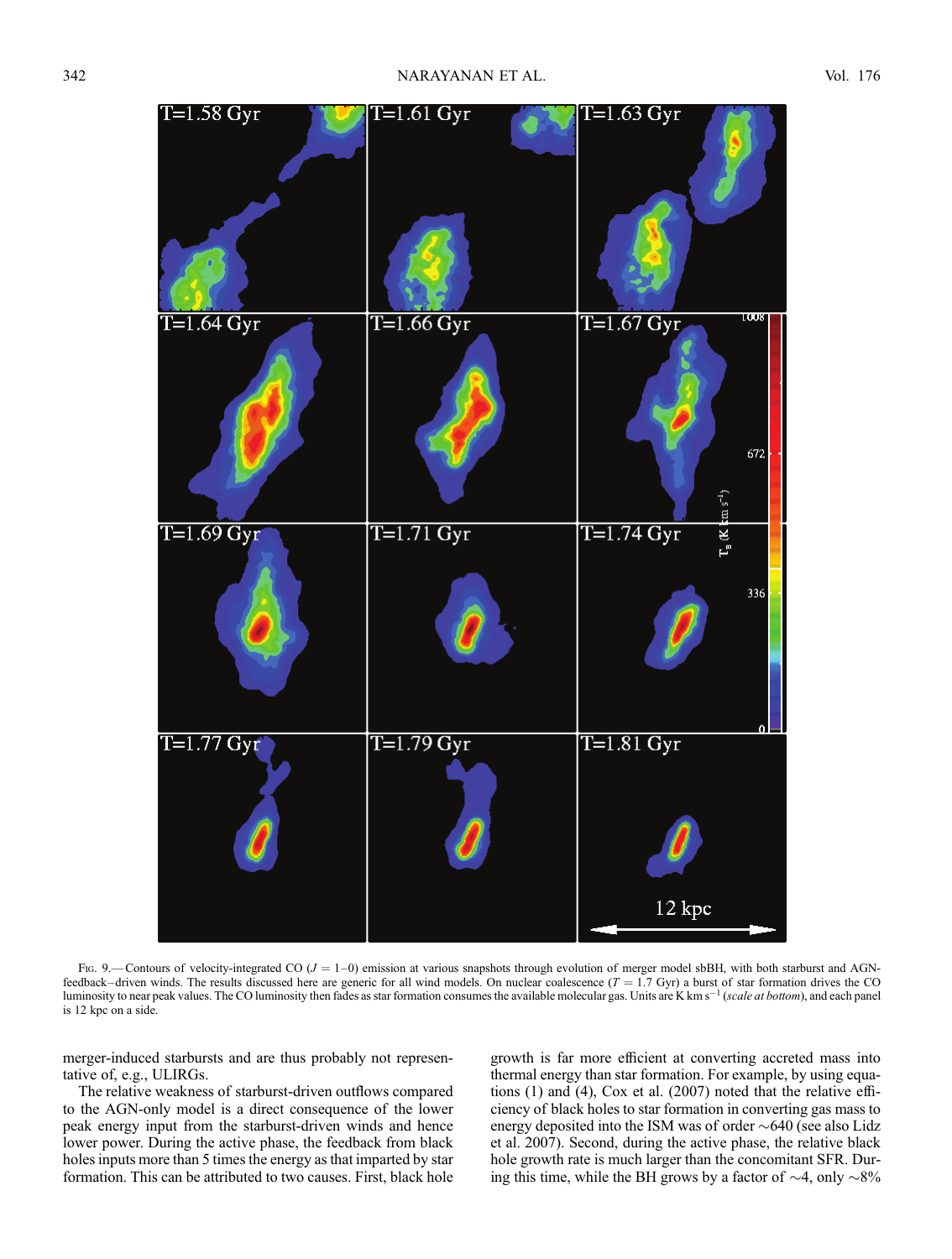

Fig. 10.—Velocity-integrated CO ( $J = 1-0$ ) emission map of detectable molecular outflows seen in the model with black hole winds only (see also Narayanan et al. 2006b). Thermally driven winds associated with black hole growth can entrain large masses ( $\sim 10^8-10^9$  M<sub>O</sub>) of molecular gas, resulting in directly detectable outflows. For reference, nuclear coalescence is at  $T = 1.6$  Gyr. The units are K km s<sup>-1</sup> (scale on right), and the panels are 12 kpc each.

of the final stellar mass is formed (Cox et al. 2007). In contrast,  $\sim$ 90% of the stellar mass (and consequently, stellar winds) is produced during the inspiral stage, prior to the active phase.

The effect of including both starburst and AGN winds is demonstrated in the third row of Figure 12. The outflows produced are more massive and longer lived than the starburst-only wind models, but less so than the AGN-only wind models. The greater capacity to drive outflows over the starburst winds-only model (sb) can be attributed to the extra energy input given by the accreting black hole(s). However, the outflows in Figure 12 are seen to be less powerful than those in the black hole-only model. This effect owes to the starburst winds that occur prior to nuclear coalescence. As shown explicitly by Cox et al. (2007), starburst winds lower the amount of rotationally supported gas early during the inspiral stage, which limits the amount of gas available for immediate funneling into the central nucleus via tidal torquing (Hernquist, 1989; Mihos & Hernquist 1994b, 1996). This gas does eventually rain into the nuclear potential, fueling black hole growth and producing a black hole with the same mass as in the AGN wind-only model (BH) and a galaxy that lies on the  $M_{\text{BH}}-\sigma_v$  line (Cox et al. 2007; Di Matteo et al. 2005; Robertson et al. 2006c), as well as the black hole fundamental plane (Hopkins et al. 2007c, 2007d). However, the black hole growth is integrated over significantly longer time, and thus, the impact of the associated winds on molecular gas emission is diminished from the AGN-only model.

The relative effects of AGN-feedback- and starburst-driven winds on powering molecular outflows can be summarized in Figure 13, where we plot the mass of detectable outflows as a function of time for models BH, sb, and sbBH. The masses of gas each model is able to drive in an outflow is comparable to within a factor of  $\sim$ 2 $-3$ . AGN-feedback-driven winds drive outflows clustered primarily around nuclear coalescence and the peak period of black hole accretion. In comparison, the models with starburst driven winds (sb and sbBH ) power detectable outflows for relatively shorter periods.

### 4.2.3. Merger Orbit Dependence

The strength of outflows in merger models depends on the initial orientation of the merging galaxies. In models in which the disks are aligned, strong tidal torquing can cause a rapid inflow of gas, thus providing a sudden burst of AGN feedback energy injected into the ISM. Alternatively, geometries such as those in the BH and no-winds models by comparison experience less tidal torquing on the gas, causing the major black hole accretion phase to be longer lived. In order to investigate the dependence of CO outflows on merger orbit, we have run simulation co-BH (Table 1) in which the progenitor galaxies are coplanar with the orbital plane ( $\phi_1 = \theta_1 = \phi_2 = \theta_2 = 0$ ). The stronger tidal torquing in the coplanar configuration results in a more efficient blow-out of material. The  $H<sub>2</sub>$  gas in the galaxy remains confined in a thin configuration in the plane of the merger, consistent with previous simulations which showed the possibility of disk formation from major mergers (Springel & Hernquist 2005; Robertson et al. 2006a).

In Figure 14 we show a typical outflow from the coplanar model. Similar to the other models in Table 1, the primary molecular outflows occur at or near the point of nuclear coalescence.



Fig. 11.— First panel of Fig. 10 in commonly observed CO transitions  $J = 1-0$ ,  $3-2$ , and  $4-3$ . The massive and dense outflows entrain numerous GMCs and continue to actively form stars. Dense cores in entrained GMCs emit strongly in higher lying CO transitions and can be imaged in  $J = 3-2$  and  $4-3$ , at submillimeter wavelengths. The outflow lifetime typically drops with transition as the outflows become more diffuse further from the nuclear regions (see text). For reference, nuclear coalescence is at  $T = 1.6$  Gyr. The intensity scale in K km s<sup>-1</sup>, and the scale is on the right. Each panel is 12 kpc on a side.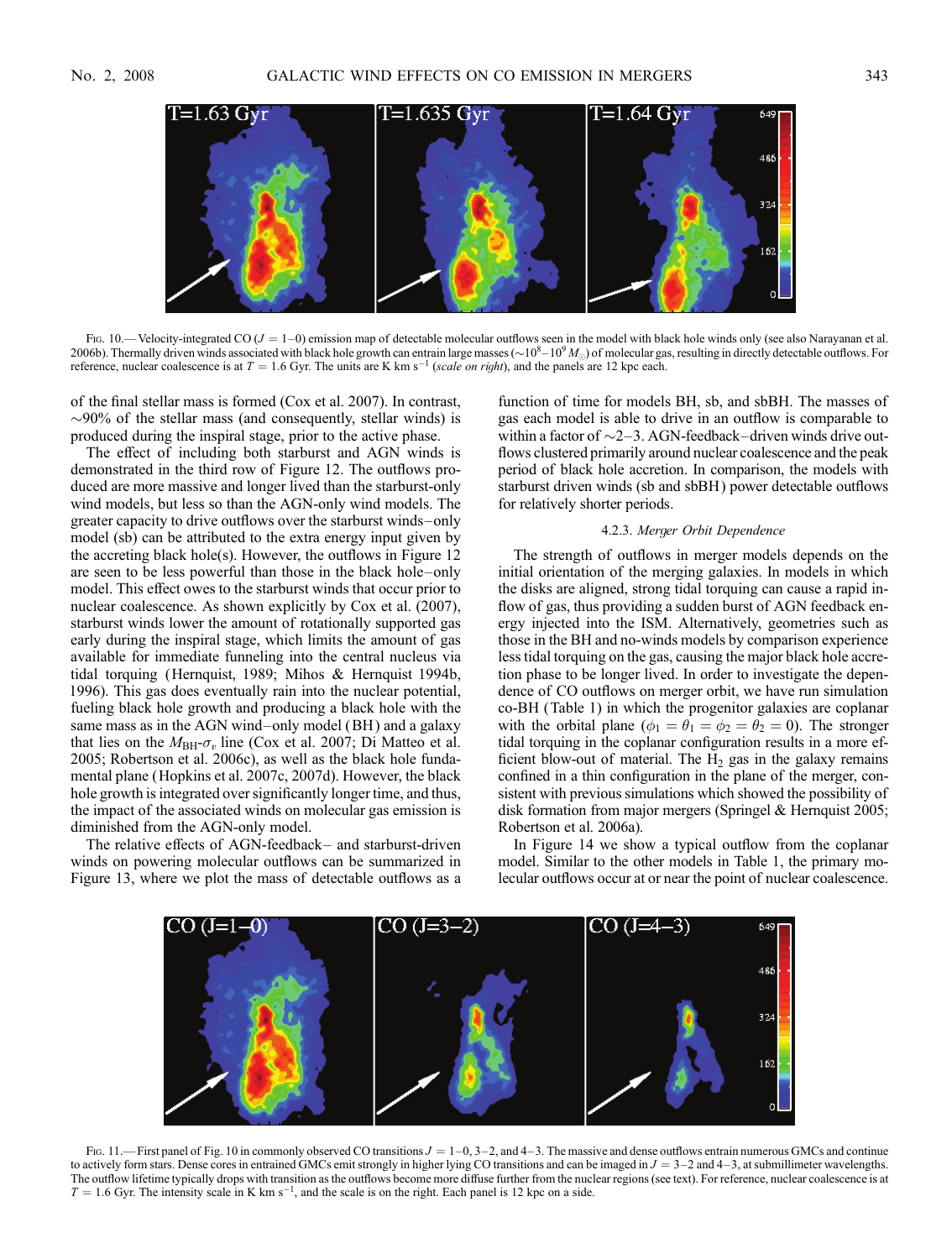

Fig.  $12$ —CO ( $J = 1-0$ ) emission contours in snapshots of models BH, no-winds, sb and sbBH (thus varying only wind models) near nuclear coalescence. The first snapshot in each row is the point of nuclear coalescence, and the timestamps at the top left refer to the length of time after coalescence. Loosely bound gas soon after the merger is visible in the nuclear regions of the model without winds (no-winds, top row). As the strength of the winds increases (second through fourth rows), this gas is entrained and can be imaged in outflow. The wind with the strongest instantaneous impact is the AGN-only simulation (model BH ) as the presence of starburst winds can slow accretion onto the central black hole. Thus, the outflows in the AGN-only wind model are the most dramatic. Each panel is 12 kpc, and the contours are in units of  $K \, \text{km s}^{-1}$ . For clarity in the images, we have plotted each model on its own color scale, although note that the scales are roughly similar (scale on the right of each row).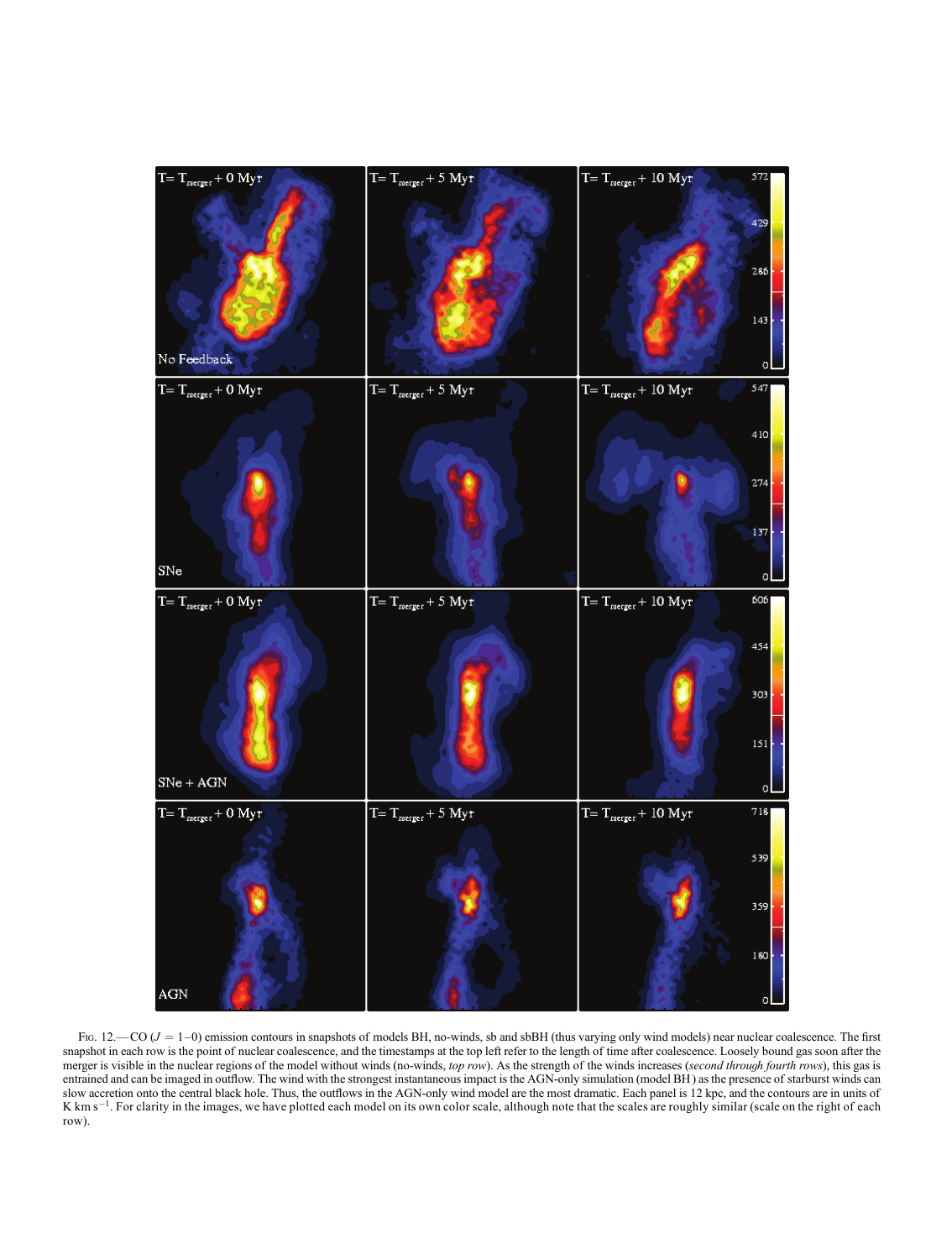

Fig. 13.—Masses of detectable outflows as a function of time for model BH, averaged over three orthogonal sight lines for models BH, sb, and sbBH. The masses of a typical detectable outflow are comparable between models. The AGN-only model drives outflows preferentially near nuclear coalescence, and for longer integrated periods of time. Comparatively, the simulations with starburst winds generally drive outflows for shorter periods. For reference, the times of nuclear coalescence are  $T = 1.6$  Gyr for model BH and  $T = 1.7$  Gyr for models sbBH and sb.

Unlike models sb/sbBH/BH, which showed no preferred direction for outflows, the outflows in coplanar model co-BH are seen to occur almost exclusively in the plane of the merger with an expanding shell-like structure.<sup>8</sup> The fraction of time in our simulations that outflows are visible is dramatically increased as well in this merger model. In the sb/sbBH/BH models, the outflows typically involve loosely bound gas entrained in AGN winds which fall back into the nuclear potential, tending the emission toward a centrally concentrated morphology. Conversely, the outflows in the coplanar model appear to continue expanding within a 6 kpc (radius) region, resulting in an increasing half-light radius throughout the evolution of the postmerger galaxy. The continued presence of detectable outflows in the coplanar model is seen

<sup>8</sup> We caution that the outflows seen here are unrelated to the ''shells'' and "ripples" seen around many merger remnants and ordinary ellipticals. These features are stellar-dynamical in origin and are caused by ''phase-wrapping'' of stars (e.g., Quinn 1984; Hernquist & Quinn 1987) as tidal debris falls into the potential well of the remnant (Hernquist & Spergel 1992). Indeed, gas associated with these shells is on self-intersecting trajectories and will collect at the center of the remnant (e.g., Weil & Hernquist 1992, 1993).

explicitly in Figure 15, where we show the mass of detectable outflows for models BH and co-BH (thus varying only the orientation angle) as a function of time.

The outflows are most dramatic for face-on viewing angles as the outflows are preferentially within the plane of the merger.While at some inclined angles outflows continue to be visible, broadly, the more edge-on the viewing angle becomes, the more difficult outflows become to detect against nuclear emission. That said, outflows may be preferentially detectable along these sight lines via spectral-line signatures which we discuss further in  $\S$  5. Within the plane of the merger, outflows can be viewed in outflow, or falling back into the nucleus, throughout the entire  $\sim$ 200 Myr peak of the active phase investigated here.

The peak black hole accretion rate and integrated energy deposited into the ISM are similar for both the coplanar model and model BH. Consequently, the typical physical conditions of the AGN-feedback-driven outflows are roughly the same in the two simulations. In the coplanar model discussed in this section, the typical mass of an outflow is a few  $\times 10^8\,M_\odot,$  similar to the outflows observed in model BH which had a more generic inclination angle for the progenitor galaxies.

## 4.3. CO Half-Light Radius

Galactic winds can play a role in the spatial extent of CO emission in galaxy mergers. After nuclear coalescence, the CO  $(J =$  $1-0$ ) emission in the simulation without winds (model no-winds) is seen to be more spatially extended than the emission from mergers with winds by a factor of  $\sim$ 2. The CO ( $J = 1-0$ ) emission from model no-winds has a typical half-light radius of  $1-$ 2 kpc (Fig. 16, top). The CO emission remains on these extended scales throughout the evolution of the merger, and star formation simply consumes the available molecular gas as fuel.

The predicted lack of extended CO  $(J = 1-0)$  emission in galaxy mergers with winds is consistent with observations. In a high-resolution CO survey of five mergers, Bryant & Scoville (1999) found the primary CO emission to be compact and concentrated within a  $300-400$  pc radius of the nucleus in three sources and within 1.6 kpc in all of the objects in the sample. Moreover, high-resolution observations and radiative transfer modeling of local mergers have confirmed the compact nature of CO emission in mergers (Downes & Solomon 1998). Winds associated with growing black holes and/or starbursts may help to explain this.

In the models with winds, as the galaxies merge, the sudden inflow of gas into the nucleus rapidly drives up the nuclear star formation rate, as well as the accretion rate of the black hole(s).



Fig. 14.—Coplanar merger simulation, co-BH, soon after nuclear coalescence. The molecular outflows occur preferentially in the plane of the merger in a shell-like structure. An emergent outflow is visible near the top of the nuclear region, as well as the remnant of an older outflow in the bottom right of the first two panels. For reference, the point of coalescence for model co-BH is  $T = 1.5$  Gyr.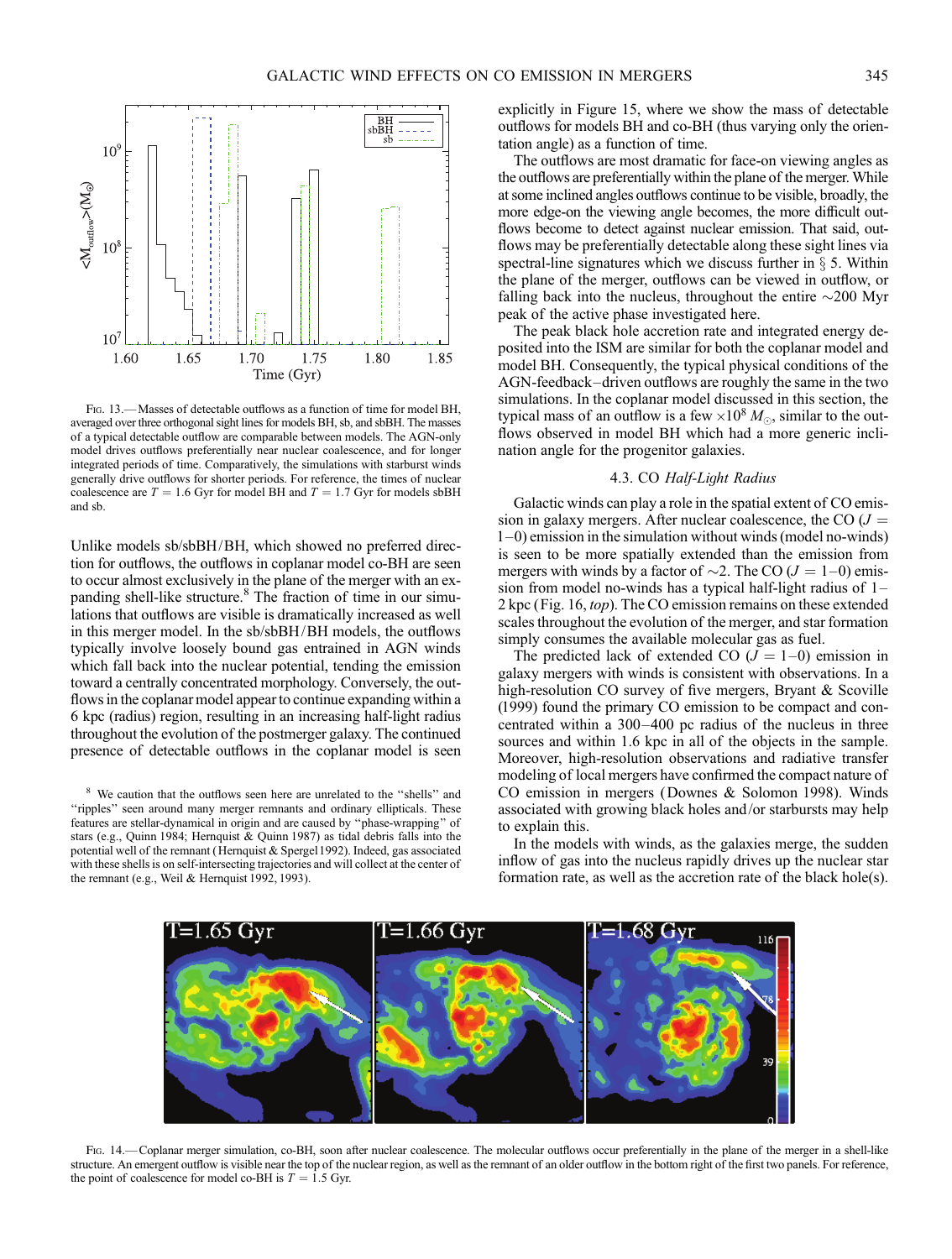

Fig. 15.—Masses of detectable outflows as a function of time for model BH and co-BH (thus varying only merger orbit angle) averaged over three orthogonal sight lines The masses of a typical outflow are comparable between models, although the coplanar model drives outflows for longer periods of time.

The feedback associated with star formation and the central AGN is effective at heating the gas in the nuclear regions and dispersing lower density CO ( $J = 1-0$ ) gas, leaving behind only a dense core of cool gas in the central regions in the winds models. The average CO  $(J = 1-0)$  half-light radius after the nuclei have coalesced for the models with SNe and/or AGN is  $\sim$ 700 pc. This was also seen in Figure 9, where we showed that the major CO  $(J = 1-0)$  intensity for the model with SNe and AGN winds originates in a compact region, in agreement with observations of local ULIRGs (Bryant & Scoville 1999; Downes & Solomon



FIG. 16. - CO half-light radius as a function of time for models with AGN winds only (model BH ) and with no winds (model no-winds) for observable CO transitions CO ( $J = 1-0$ , 3-2, 7-6). The emission from model BH with winds is uniformly compact in all CO transitions, typically confined to a region of a few hundred pc. The emission from model no-winds, without winds, is stratified, with a characteristic CO ( $J = 1-0$ ) scale of  $\sim$ 1.5-2 kpc, and becoming more compact at higher lying transitions. The arrow in the third panel denotes the point of nuclear coalescence. (See text for details.)



Fig. 17. - Average half-light radius as a function of transition for models BH, no-winds, sb and sbBH (thus varying only wind parameters). The average halflight radius is calculated after nuclear coalescence. The emission from the model without winds is relatively stratified, with emission becoming more compact at higher transitions. The models with winds also exhibit stratification, although the half-light radius for the lowest transitions is about a factor of 2 smaller than the models without winds.

1998).

In principle, these model results can be directly tested through observations of higher lying CO lines from local galaxies. The middle and bottom panels of Figure 16 show the half-light radius as a function of time for models BH and no-winds for the CO  $(J = 3-2)$  and CO  $(J = 7-6)$  transitions. These transitions probe denser gas than CO  $(J = 1-0)$  and have a critical density of  $\approx 10^4 - 10^5$  cm<sup>-3</sup>. Figure 16 shows that the emission from the model with no winds is stratified such that tracers of dense gas [e.g., CO  $(J = 7-6)$ ] are more compact by nearly an order of magnitude than tracers of lower density gas [e.g.,  $CO (J = 1-0)$ ]. In Figure 17 we show the mean half-light radius for each model plotted as a function of CO transition. Here, we have averaged the half-light radius after nuclear coalescence in each simulation. The CO emission in the model without winds becomes more compact in higher lying transitions (e.g., those with higher critical densities). In the models with SNe and/or AGN winds, the CO emission shows a similar behavior, but the half-light radius for the lowest transitions is about a factor of 2 smaller than in the models without winds.

With these predictions, we caution that specific values quoted here are dependent on a number of assumptions included in parameter choices (such as, for example, the specific multiphase ISM breakdown [e.g., Springel & Hernquist 2003] or constant CO abundances), and thus, the normalization of the plots presented are to be taken within those confines. However, the general trends are likely to be more robust. In this sense, the relatively shallow slope in half-light radius versus transition (Fig. 17) remains a valid observational test for the role of galactic winds in shaping observed CO spatial extents. Finally, it is important to note that the weak trend in average half-light radius as a function of transition in Figure 17 is an ensemble-averaged trend over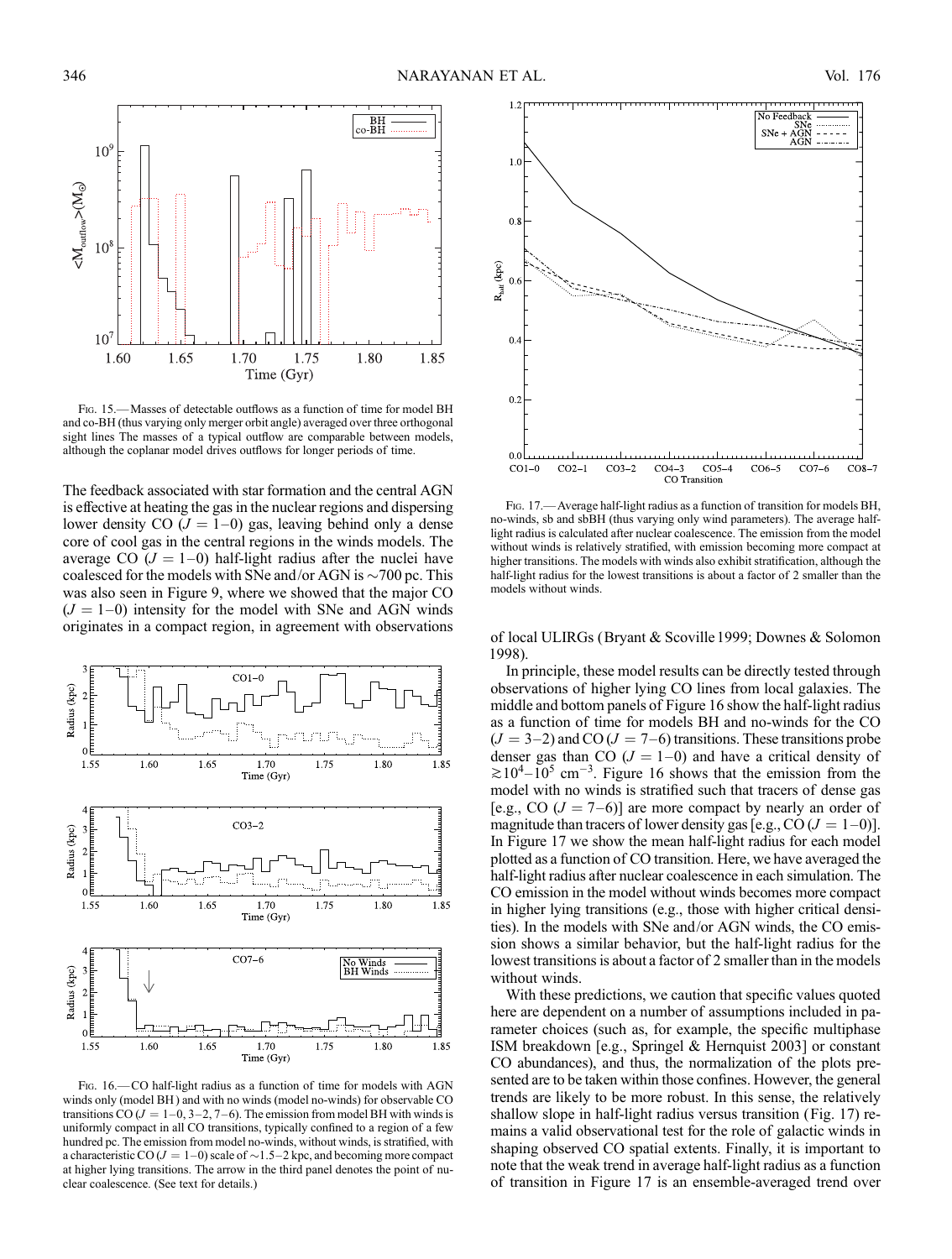

Fig. 18.—Top: CO ( $J = 1-0$ ) emission contours of three snapshots during the merger simulation with winds from black holes (model BH). Bottom: CO ( $J = 1-0$ ) spectra of snapshots, viewing the emission from the  $-\hat{z}$  direction (coordinate axes in top left panel). The CO emission lines early in the merger are characteristically double peaked, where each peak corresponds to emission from the individual nuclear regions of the progenitor galaxies (left). As the merger advances, the emission lines are typically well described by a single Gaussian (middle). There are excursions from this trend, however, as outflowing gas can give rise to a secondary peak in the emission line red or blueshifted from the systemic velocity of the galaxy (right; this outflow and line profile was also presented in Narayanan et al. [2006b]). The emission contours each have their own scale on the right, to facilitate color contrasts. For reference, the time of nuclear coalescence is  $T = 1.6$  Gyr. The units of emission are in velocityintegrated intensity (K km  $s^{-1}$ ). The panels are 12 kpc on a side.

three orthogonal sight lines and numerous points in the postcoalescence evolution of the galaxies. Thus, observations examining this relationship must select samples of galaxies after the progenitors have coalesced; in other words, after the merger has only a single nuclear emission peak in the CO morphology.

## 5. SIGNATURES OF WINDS IN CO LINE PROFILES

## 5.1. Overview

Generically, when the nuclei of the progenitor galaxies are still resolvable, prior to coalescence, the unresolved CO emission line exhibits multiple emission peaks corresponding to the nuclear regions of each galaxy (e.g., Greve & Sommer-Larsen 2008). When the molecular gas in galaxy mergers becomes dynamically relaxed, the CO emission line is reasonably well represented by a single broad Gaussian. Alongside this general trend, at various times throughout the evolution of the merger, secondary (and potentially, although less commonly, tertiary and quaternary) peaks can be seen superposed on the broad CO Gaussian-like line. In Figure 18 we show a representative evolution of CO spectral lines and how they correspond to the CO morphology. These secondary peaks superposed on the broad Gaussian originate in massive CO gas clumps moving along the line of sight. In Figure 18 the secondary peak in the third panel represents emission from the outflowing clump visible in the corresponding CO contour image.

While these superposed secondary emission peaks are a general feature of all models in our simulations, the physical origin of these peaks is dependent on the strength of the winds included in a given merger model. In particular, secondary emission peaks with velocities greater than the circular velocity typically represent loosely bound gas which has not virialized (peaks at velocities lower than the circular velocity may also be loosely bound gas, although they may also represent gas in rotational support; for brevity we hereafter refer to secondary peaks at velocities greater than the circular velocity as ''high-velocity peaks''). As we show more quantitatively, in models which include winds, this highvelocity gas is typically entrained in outflow during periods of activity (e.g., elevated star formation rate or black hole growth) and thus give rise to high-velocity peaks in the emission line representative of outflowing gas. This is analogous to the situation seen in the CO morphologies presented in Figure 12 when loosely bound gas simply fell into the central potential in the model without winds, but was entrained in outflow in models with winds (here, models sb, sbBH, and BH ). This effect of winds on CO emission profiles was first shown explicitly in similar calculations by Narayanan et al. (2006b). This work demonstrated that once the galaxies merged, large columns of gas outflowing along the line of sight can leave their imprint on the broad single-Gaussian emission-line characteristic of galactic CO emission by introducing an additional superposed emission peak, red- or blueshifted at the line-of-sight velocity of the outflow.

The relative significance of high-velocity peaks compared to the main emission line decreases as the gas virializes in the merger. To illustrate this, in Figure 19 we plot the evolution of the goodness of fit (taken here as the median of the square of the residuals) for a single Gaussian fit to the emission lines from model BH, although the results are common across all models. The impact of winds in driving high-velocity peaks decreases as the merger progresses.

In our models, high-velocity peaks in CO emission lines are typically representative of clumps of gas moving along the line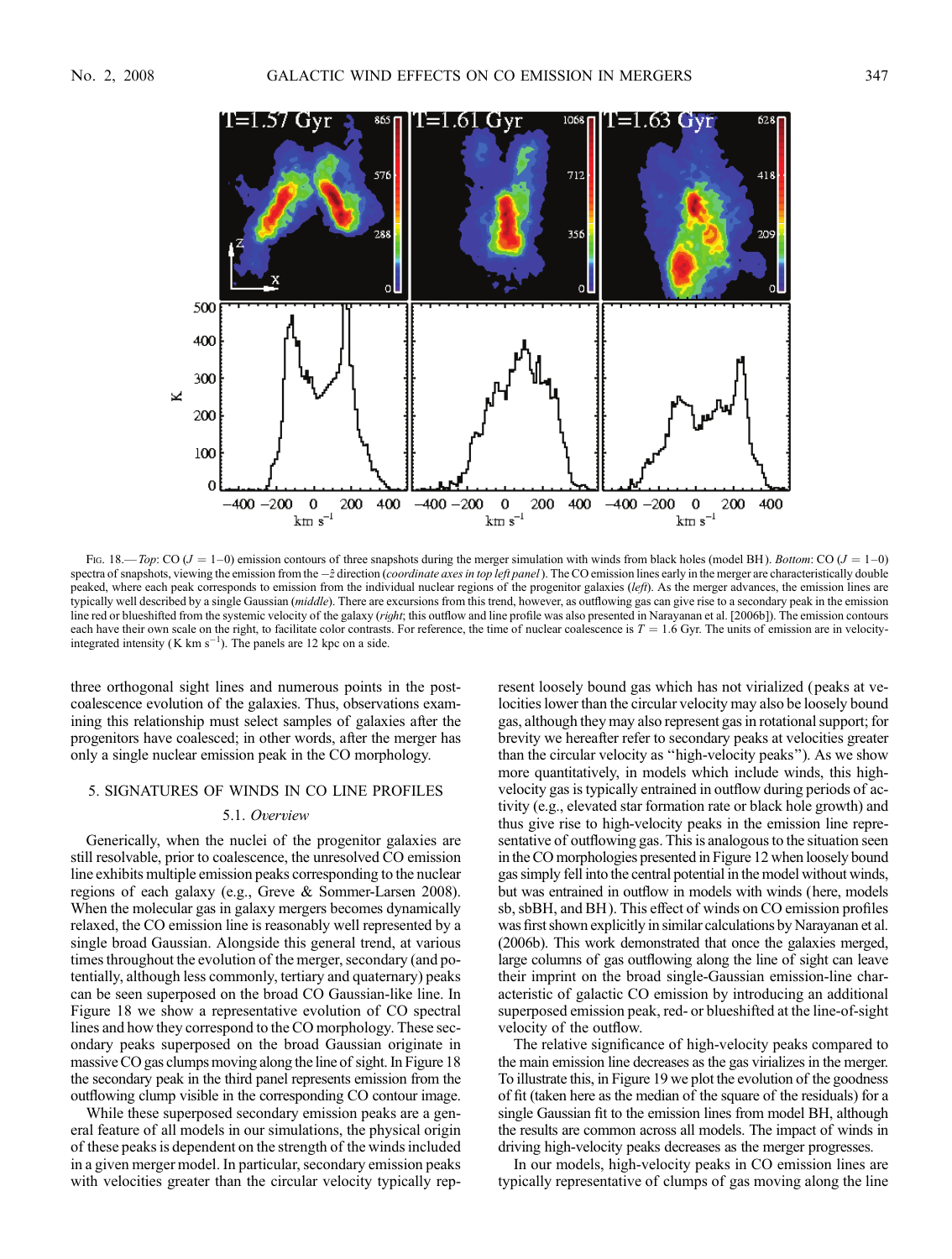

Fig. 19.—Goodness of fit for a single Gaussian fit to spectra from model BH as a function of time. When the merger is prior to and near coalescence, and the gas is highly dynamical, and a single Gaussian provide a relatively poor description of the emission-line profile. As the gas virializes after coalescence, a single Gaussian better represents the emission-line profile. The goodness of fit is taken here as the median of the square of the residuals. The arrow denotes the time of nuclear coalescence.

of sight with masses  $\approx 5 \times 10^7$  M<sub>o</sub>. Gas clumps with masses much less than this are typically not able to emit strongly enough to be seen in the emission spectrum over the main Gaussian. In the remainder of  $\S$  5, when we discuss clumps of outflowing and infalling gas, we refer to those above this minimum mass that are able to impact the emission-line profile.

Because high-velocity peaks appear in our simulations even in spatially unresolved observations, they may be a powerful diagnostic for AGN and starburst induced outflows both in the local universe and at earlier epochs. However, at this point in the discussion, there are open questions regarding the uniqueness of this line profile, as well as how these secondary peaks specifically relate to starburst and AGN activity. In the remainder of this section, we attempt to quantify the use of molecular emission-line profiles as a diagnostic for outflowing gas in galaxy mergers.

#### 5.2. The Origin of High-Velocity Peaks in CO Emission Profiles

Emission lines representing gas with a strong line-of-sight velocity component can originate from either outflowing or infalling gas. As demonstrated by Narayanan et al. (2006b), AGNfeedback—driven molecular outflows can generate high-velocity secondary peaks in the CO emission lines when the outflow has a significant line-of-sight velocity component. Any gas falling into the central potential with a negative radial velocity with respect to the center of mass of the system (e.g., gas that is in infall, or precoalescence mergers) may also drive high-velocity peaks in the CO emission lines and are thus degenerate with highvelocity peaks that originate in outflows. It is therefore necessary to establish the uniqueness of high-velocity peaks in CO emission lines with respect to an actual outflow or infall origin. Any attempt to break this degeneracy requires a more detailed knowledge of the physical properties and observational characteristics of the galaxy during periods when high-velocity peaks are observable.

In order to assess how the evolutionary state of the galaxy merger may determine the origin of high-velocity peaks (i.e., whether they owe to outflowing or infalling gas), we investigate the physical conditions during times when the galaxy exhibits high-velocity peaks. To this end, we created synthetic CO  $(J = 1-0)$  spectra along three orthogonal sight lines for the models in Table 1. These spectra were made by integrating over the entire CO-emitting area. To identify candidate emission lines with high-velocity peaks driven by winds (as opposed to rotation), we require the emission line to have a peak near the systemic velocity of the galaxy and an additional peak with velocity greater than  $\pm 160$  km s<sup>-1</sup>. This fiducial requirement is set in place to filter out multiple emission peaks that arise from rotation as  $\sim 160$  km s<sup>-1</sup> is the circular velocity of the postmerger galaxy at the spatial extent of the H<sub>2</sub> gas and, thus, the maximum velocity of rotating gas. We consider all high-velocity peaks whose peak intensity is at least 20% the peak line intensity.

On identifying a line with a high-velocity peak, we then determine whether the clump of gas generating the high-velocity peak is outflowing or infalling. In order to simplify the analysis, in the few cases with multiple high-velocity peaks, we focused on the peak with highest velocity. In Figure 20 we plot a histogram of the number of high-velocity peaks seen as a function of time in the simulation with black hole winds only (model BH ), summed over three orthogonal lines of sight. We have further broken the line profiles down into having an outflow or infall origin. As a reference for the evolutionary state of the merger, we have overplotted the SFR, black hole accretion rate, and bolometric luminosity.

Figure 20 demonstrates that while the number of high-velocity peaks is roughly constant after the major merger, the origin of these line profiles is a function of the evolutionary state of the galaxy. During phases of heavy black hole growth, the majority of the high-velocity peaks owe to outflowing gas. Toward the end of the quasar phase, when much of the blowout has already occurred, gas raining from outer parts of the galaxy give rise to multipeaked profiles with an infall origin. Conversely, similar analysis from the model without winds shows a more random origin for high-velocity peaks in the emission profiles, reflecting the more randomly oriented velocity vectors of loosely bound clumps. This is explicitly shown in Figure 21, where we show the origin of high-velocity peaks in a merger without winds compared with the bolometric and IR luminosity.

Another way of saying this is that the winds in model BH do not cause the high-velocity peaks to exist in the CO spectra. Rather, winds typically entrain the clumps of gas behind the high-velocity peaks in outflow, thus giving physical significance to secondary peaks. This is not the case in the model with no winds, in which the molecular gas representative of the highvelocity peaks has random radial velocities with no preferred direction (Fig. 21). High-velocity peaks are seen in models both with and without winds; in wind models, however, these peaks preferentially owe to outflowing gas during peaks of starburst activity and black hole growth.

Observationally, many of the criteria that are used in creating samples of local galaxy mergers may select galaxies which are at the peak of their starburst or AGN activity. High-velocity peaks in the emission profiles (e.g., higher than the circular velocity of the host) observed in these galaxies may be likely, then, to owe to outflowing clumps of gas (Fig. 20). For example, the extreme bolometric and IR luminosities trace not only the prodigious star formation owing to the merger-induced starburst, but also reflect a large contribution from the growing supermassive black hole. The winds associated with this black hole growth are behind much of the outflowing molecular gas during the most luminous phase of the galaxy's evolution. Similarly, IR colors which select objects with embedded AGN, such as the 25  $\mu$ m/60  $\mu$ m flux ratio, may preferentially show objects which owe their outflow profile to outflows as opposed to infalling gas clumps. Finally, the hard X-ray flux is dominated by the central AGN and, thus, traces the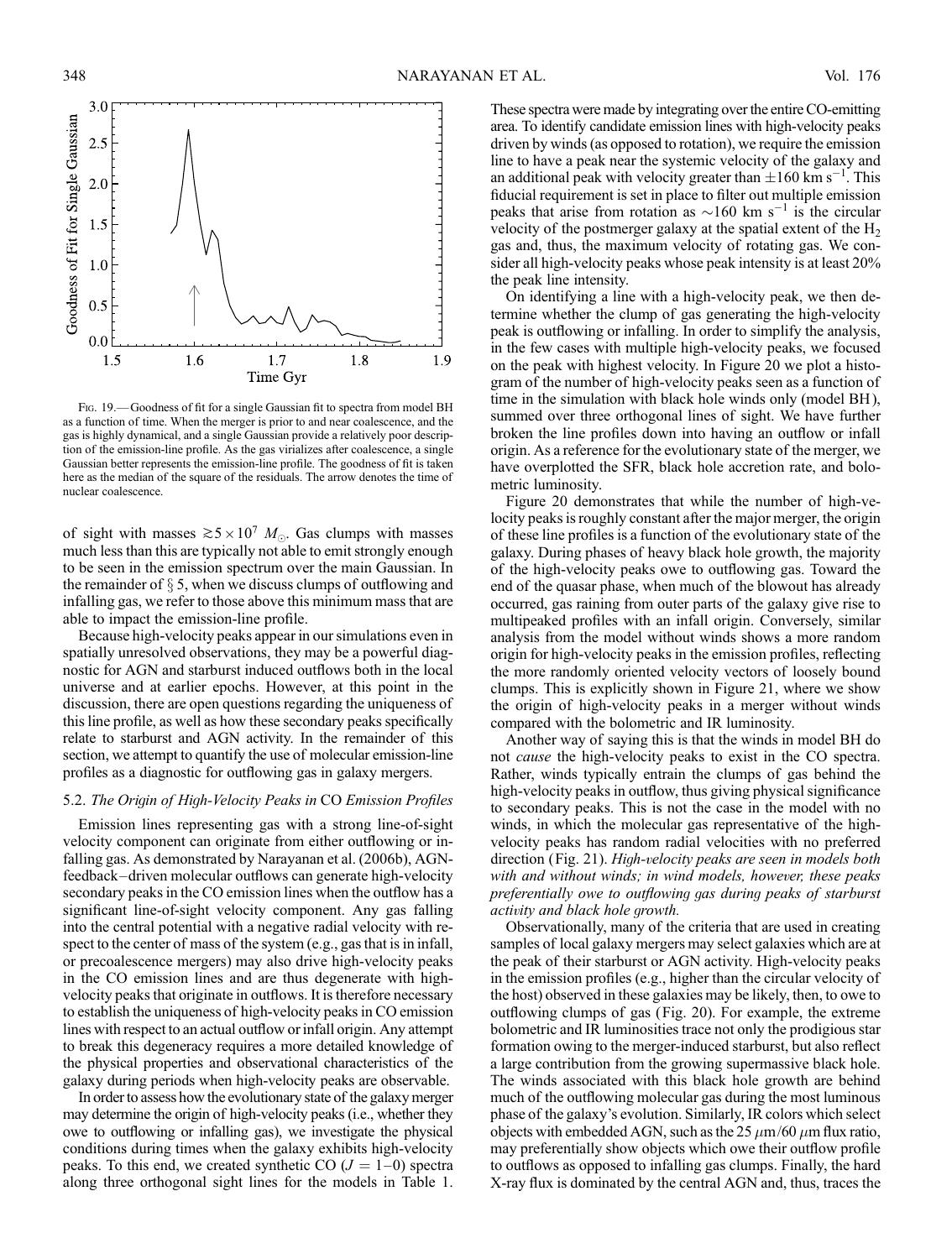



Fig. 20.— Physical and observable properties of model BH (model with BH winds) as a function of simulation time. In addition plotted are a histogram of the number of secondary high-velocity peaks seen, and the physical origin of the peak. The blue crosses are number of high-velocity peaks associated with an outflow (summed over three orthogonal viewing angles), and the red triangles are number of high-velocity peaks originating from infalling gas. Infalling gas is seen both early and late in the merger's evolution. During periods of elevated activity (e.g., increased SFR or black hole accretion), most of the high-velocity peaks owe to outflowing gas (hatched region). The left axis is associated with the histogram of high-velocity peaks, and the right axis with the physical or observable quantity overplotted in that panel. For reference, the time of coalescence is  $T = 1.6$  Gyr.

general growth of the central black hole. Our models suggest that the phase during which the X-ray luminosity is at its greatest will be marked by high-velocity peaks in the CO emission originating in outflowing molecular gas.

## 5.3. Distinguishing Characteristics

A natural question is whether or not one can observationally infer the nature of high-velocity peaks in CO emission lines as discussed in  $\S$  5.1. Specifically, high-velocity peaks can originate in both wind-driven outflows, as well as owing to dynamical effects in merging galaxies (e.g., Figs. 20 and 21). Distinguishing characteristics between the various origins for high-velocity peaks may be evident when considering limiting velocities for the highvelocity peak much greater than the virial velocity. Figures 20 and 21 showed the presence of all high-velocity peaks beyond a limiting velocity being set at the virial velocity of the galaxy (here,  $\sim$ 160 km s<sup>-1</sup>). When considering the origin of high-velocity peaks driven by dynamical effects, few emitting clumps of gas are able to regularly sustain velocities much greater than the esare able to regularly sustain velocities much greater than the es-<br>cape velocity of the galaxy (or  $\sqrt{2}V_c$ ). In contrast, when included, winds are able to drive outflows at higher speeds.

We show this effect quantitatively in Figure 22 where we plot the number of high-velocity peaks as a function of limiting velocity for the two models with AGN winds (models BH and co-BH) and the model with no winds. At velocities greater than  $\sim$  1.7 times the virial velocity, the number of high-velocity peaks driven by purely dynamical effects in model no-winds drops rapidly, while winds from the AGN in model BH and co-BH are still able to drive clumps in outflow at these velocities. The range of the numbers of high-velocity peaks in the models with AGN winds owes to a merger-orientation-dependent range in instantaneous black hole–feedback energies. More efficient fueling of the central AGN in the coplanar model allows for a stronger impact of the winds on the molecular line profiles (e.g.,  $\S$  4.2.3). In either case, both models which consider AGN feedback show that AGN-feedback-driven winds can drive high-velocity peaks at larger velocities than dynamical effects can typically account for. In this sense, one may be able to discriminate between highvelocity peaks with an outflow origin versus random kinematics when restricting the limiting velocity of the peaks to  $\gtrsim$  1.7 times the virial velocity of the galaxy. It is important to note, however, that this is specific to the single merger with no winds examined in this work and may not necessarily be general.

The dispersion seen between the no winds model and the models with AGN winds (BH and co-BH ) in Figure 22 is in principle a lower limit. The galaxies in Figure 22 are relatively low mass:  $M_{\star} \sim 10^{11} M_{\odot}$ . Cox et al. (2007) found that the energy input by accreting black holes in galaxy mergers increases as a function of galaxy mass for a variety of progenitor gas fractions (ranging from 0.05 to 0.8) and initial merger angles. Specifically, these authors found  $E_{BH}/f_g \propto M_{\star}^{1.13}$ , suggesting that higher mass galaxies have the capacity to drive CO peaks at even higher speeds compared to their virial velocity. As an example, a merger with gas fraction and orientation angle similar to model BH, although with final stellar mass  $\sim 10^{12}$ , would have roughly an order of magnitude greater black hole energy input (Cox et al. 2007).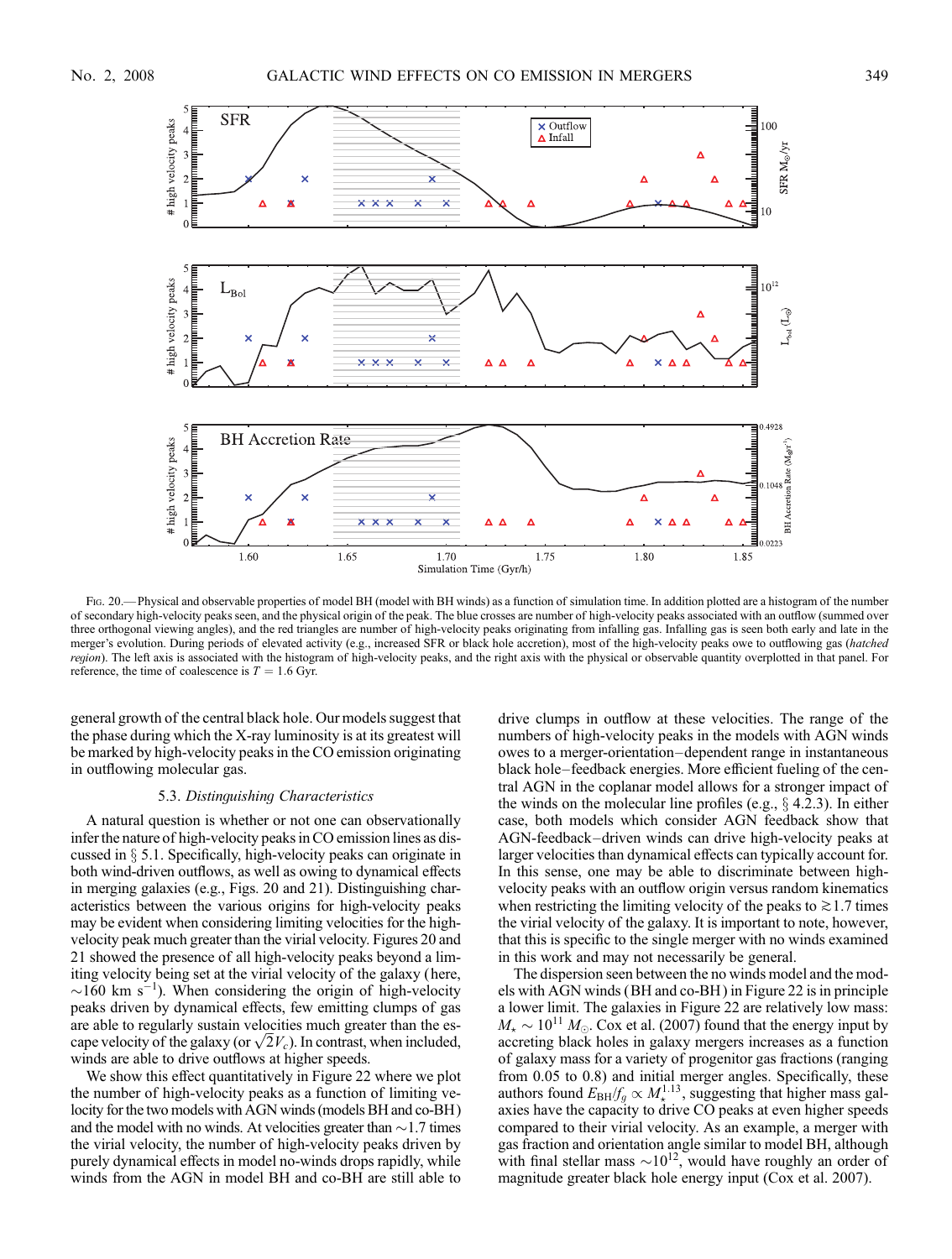

Fig. 21.— SFR and bolometric luminosity from model no-winds as a function of simulation time. Also plotted are a histogram of the number of secondary high-velocity peaks seen and the physical origin of the peak. The blue crosses are the number of high-velocity peaks associated with an outflow (summed over three orthogonal viewing angles), and the red triangles are the number of high -velocity peaks originating from infalling gas. No apparent trends are seen reflecting the randomly oriented radial velocity vectors driving the high-velocity peaks in the no-winds model. The hatched region covers the same time period as that in Fig. 20, just as a comparative reference with that plot. The left axis is associated with the histogram of high-velocity peaks, and the right axis with the physical or observable quantity overplotted in that panel. For reference, the time of coalescence is  $T = 1.6$  Gyr.

Figure 22 suggests that the effect of AGN-feedback-driven winds on CO emission-line profiles should be discernible by comparing a merger's virial velocity to observed high-velocity features in the CO line profile. A comparably clear (and observationally more tractable) test may be an analysis of the velocity offset of high-velocity peaks with respect to the centroid velocity of the emission line. When examining high-velocity peaks defined with respect to the centroid velocity, we find the curves presented in Figure 22 are robust. This owes to a narrow distribution of centroid velocities in all the models, with a typical standard deviation in the distribution  $\sigma \sim 20$  km s<sup>-1</sup>.

## 6. DISCUSSION

Many of the model results presented here have the potential to be directly tested in the near future, either with existing data sets, or with observations from millimeter-wave interferometers such as CARMA and PdBI, and high-resolution submillimeter telescopes such as the Submillimeter Array (SMA) or Atacama Large Millimeter Array (ALMA).

First, it is worth briefly revisiting the evolutionary status of the galaxies studied here and placing them into a larger context. In a merger-driven scenario for quasar formation, gaseous inflows fueled by tidal torquing on the gas (Barnes & Hernquist 1991, 1996; Hernquist, 1989) fuel nuclear starbursts (Mihos & Hernquist 1996), allowing the galaxy to be viewed as a dusty starburst system similar to local ULIRGs (Chakrabarti et al. 2007a). The gaseous inflows fuel central black hole growth (Hopkins et al.

2005a, 2005b, 2005c, 2005d, 2006a, 2006b, 2006c, 2006d; 2007e; Di Matteo et al. 2005; Springel et al. 2005a), which makes the galaxy first visible as a ULIRG with warm infrared colors (Chakrabarti et al. 2007a), and then as an optically selected quasar (Hopkins et al. 2005a, 2005b, 2005c, 2005d, 2006a, 2006b, 2006c, 2006d; 2007e). A key physical process in driving the host galaxy along this sequence is galactic winds. Namely, winds driven by AGN feedback (as well as nuclear starbursts) contribute to clearing the veil of obscuring gas and dust surrounding the central black hole, and allow the quasar to become visible across numerous sight lines (Hopkins et al. 2005d). These winds are most prominent during the  $\sim$ 200 Myr associated with major black hole growth. The models presented in this work therefore examine simulated galaxy mergers during this time period of heightened wind activity, starting near nuclear coalescence, and ending slightly after the quasar light curve has declined. During this time, the galaxy is seen to have increased IR, X-ray and B-band luminosities, indicative of the starburst event and central black hole growth (Fig. 20). In this sense, these simulations are designed to provide analysis for local galaxies selected for nuclear activity via elevated X-ray and IR fluxes (e.g., ULIRGs).

Second, we have shown that the effects of winds can shape the molecular morphology of galaxy mergers. For example, distinct differences are seen in the simulations with winds versus without when considering the spatial extent of the CO-emitting gas  $(\S 4.3)$ . The predicted weak evolution of average half-light radius as a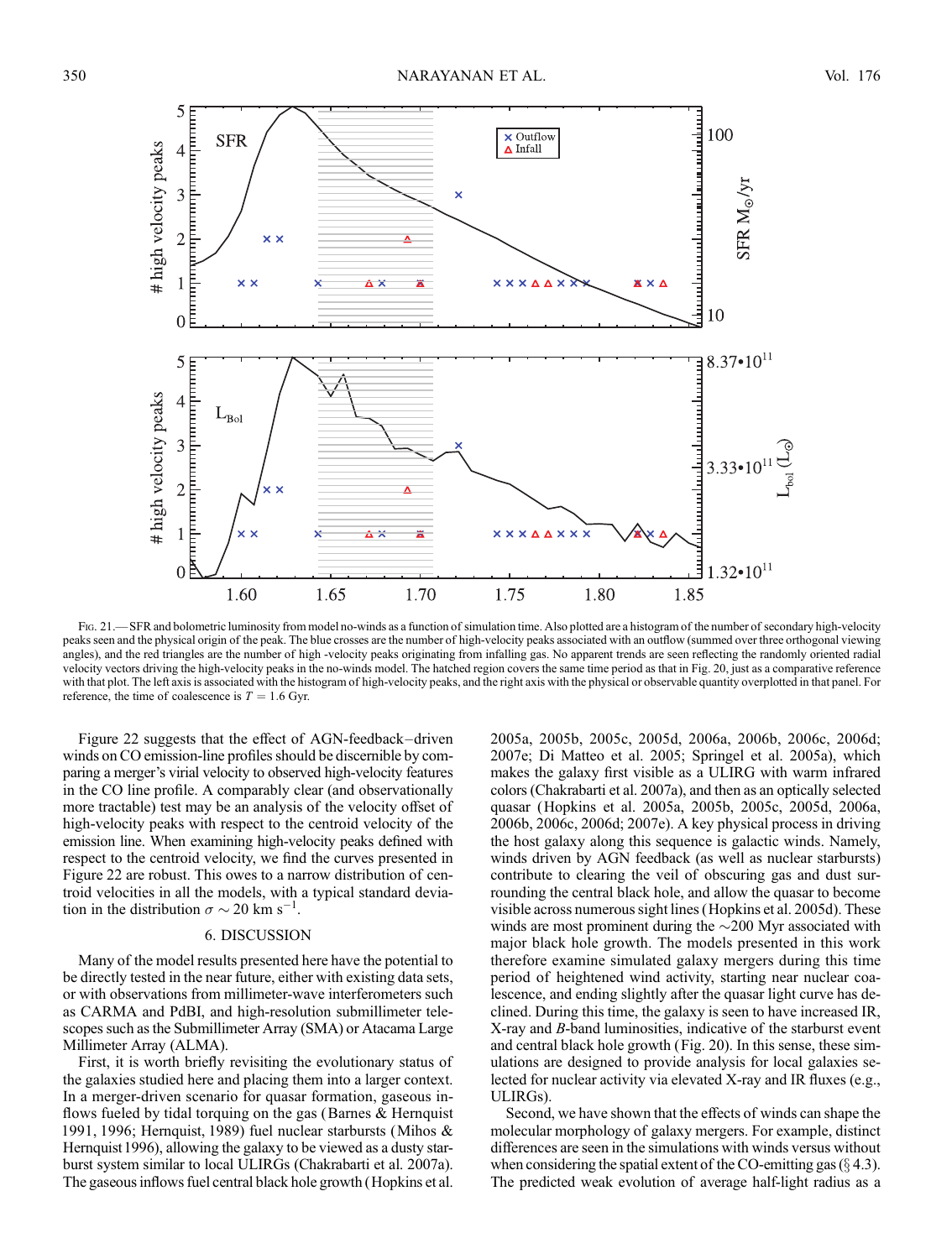

Fig. 22.—Number of high-velocity peaks as a function of minimum velocity for the high-velocity peak summed over three orthogonal sight lines. The solid line is the model with AGN winds (model BH ) and the dashed line is the model with no winds. High-velocity peaks in the model without winds are driven by random dynamics of clumps of gas and thus are unable to sustain velocities much greater than the virial velocity of the host galaxy. In contrast, clumps of gas entrained in AGN winds are seen at higher velocities, giving rise to more high-velocity peaks at the highest velocities. One may be able to discriminate between high-velocity peaks with an outflow origin vs. random kinematics when restricting the limiting velocity  $\ge$  1.7 times the virial velocity.

function of transition for evolved mergers can be tested in the CO  $(J = 1-0, 2-1, 3-2, 7-6)$  transitions with current technology using a millimeter-wave interferometer (e.g., CARMA, PdBI ) and the SMA.

Perhaps the most dramatic effects of galactic winds on the CO morphology lie in signatures of entrained molecular outflows in emission contour maps. CO outflows driven by starburst-dominated winds have been imaged in a handful of nearby galaxies. Recent mapping of starburst galaxies M82 and NGC 3256 have shown that molecular gas can indeed survive in outflows entrained in starburst-driven winds (Walter et al. 2002; Sakamoto et al. 2006). Both galaxies are known to be interacting systems, the latter a major merger. The outflow masses are recorded to be  $\sim 10^{7}$ - $10^8$   $M_{\odot}$ , consistent with the model results presented in § 4. The outflows have been detected in CO  $(J = 2-1)$  emission (peaking at CO  $J \sim 3$  or 4; Weiß et al. 2005b). The outflow observed in M82 appears to be distributed in a roughly spherical halo with radius  $\sim$ 1.5 kpc. This outflow may correspond with an H $\alpha$ outflow, as well as the M82 dust halo (Alton et al. 1999; Walter et al. 2002). This type of morphology is seen along some sight lines in the models BH and co-BH, alongside the more collimated outflows characteristic of, e.g., Figure 12.

Outflows which may be driven by a central AGN have been imaged in local galaxies as well. Recent SMA observations of NGC 6240 by Iono et al. (2007) have revealed an outflow in CO  $(J = 3-2)$  morphologically similar to the outflow seen in Figure 10. NGC 6240 is a major merger near final coalescence with two central X-ray sources, which Chandra observations have suggested are a binary AGN (Komossa et al. 2003). In this sense, the outflow imaged in NGC 6240 occurs when our models suggest the most massive outflows may be imageable  $(\S$  4.2.2). The mass of the outflow in this system is estimated to be  $\sim 5 \times 10^8 M_{\odot}$ , consistent with the typical masses entrained in AGN winds in our simulations. Similar morphological features to those associated with molecular outflows have been detected in local LIRG/ ULIRG NGC 985, although the interpretation of these features is still uncertain (Appleton et al. 2002).

While the number of outflows directly imaged in CO remains small and limited to only relatively recent observations, outflows traced in absorption (e.g., Na i D lines) have a much more extensive detection history and associated literature. Absorptionline outflows have been detected in the UV and optical in both nearby starburst galaxies/AGN (Heckman et al. 2000; Martin 2005; Rupke & Veilleux 2005; Rupke et al. 2005a, 2005b, 2005c), as well as high-redshift galaxies (Pettini et al. 2002; Shapley et al. 2003) and quasars (Ganguly et al. 2006; Hamann et al. 1997; Misawa et al. 2005, 2007a, 2007b; Narayanan et al. 2004; Trump et al. 2006; Wise et al. 2004). H i has also been seen in outflow in active galaxies via absorption lines (Morganti et al. 2005). In addition to the neutral absorption-line outflows detected, many outflows are relatively high ionization lines (e.g., C iv, N v; Hamann et al. 1997; Narayanan et al. 2004). In this sense, it appears as though these may be different populations of outflows from the cold, neutral emission-line outflows discussed in this work. Interestingly, in the few systems with CO outflow candidates (as evidenced by their morphology), there is an apparent coincidence between the velocity offsets in the molecular outflows and absorption-line outflows. For example, the starburst-driven outflow observed in local merger NGC 3256 by Sakamoto et al. (2006) has a velocity offset (from the systemic, which in the case of CO, typically corresponds to the nuclear emission) of  $\sim$ 300 km s<sup>-1</sup>, while Heckman et al. (2000) showed a blueshifted Na i D absorption line of velocity  $\sim$ 300 km s<sup>-1</sup>. Similarly, Appleton et al. (2002) found two Ly $\alpha$  and N v absorbers in NGC 985 at coincident velocities as those which CO gas is seen projected against the nucleus. The data bring up the interesting speculative suggestion that perhaps the absorption-line outflows seen in these systems are physically associated with the CO-emitting outflows. If so, it may be that the neutral and ionized outflows exist more toward the outer envelopes of the entrained complexes of molecular clouds as the conditions toward the central regions of these flows are extremely cold and dense ( $\sim$ 10-30 K,  $\sim$ 10<sup>5</sup> cm<sup>-3</sup>; Fig. 10). A full investigation into the potential relationship between UV and optical absorbers and CO outflows is beyond the scope of this work, but studies into possible physical motivations for absorption-line outflows within the context of these models are underway.

In principle, unresolved emission-line profiles from galaxies are more easily obtainable in large numbers than the high-resolution maps necessary to directly image outflows. Brief inspection by eye suggests that at least some local galaxies appear to espouse the highvelocity peaks discussed in  $\S 5$  (e.g., Narayanan et al. 2006b; Sanders et al. 1991; Solomon et al. 1992; Yao et al. 2003). As previously discussed, robustly determining the physical mechanism driving high-velocity peaks is difficult, although tests similar to Figure 22 may be possible with some prior knowledge of the host circular velocity. It is interesting to note that absorption-line outflows, which have been attributed to starburst-driven winds, have been detected in many of the ULIRGs in the aforementioned CO samples (Martin 2005; Rupke et al. 2005a, 2005b, 2005c).

Apparent high-velocity peaks appear prodigiously in  $z \sim 2$ submillimeter Galaxies (SMGs; Greve et al. 2005; Tacconi et al. 2006; see Blain et al. 2002; Solomon & Vanden Bout 2005 for recent reviews). If the high-velocity peaks in SMGs owe to outflows, they may be explained by the prodigious star formation rates in these galaxies, in combination with a potential contribution from an embedded AGN. For example, if the extreme luminosities owe solely to starbursts, then massive star formation rates of order  $\sim$ 1000  $M_{\odot}$  yr<sup>-1</sup> are typical of these sources (e.g., Blain et al. 1999). The relative role of AGN energy input in SMGs is a debated topic, as well as whether they are currently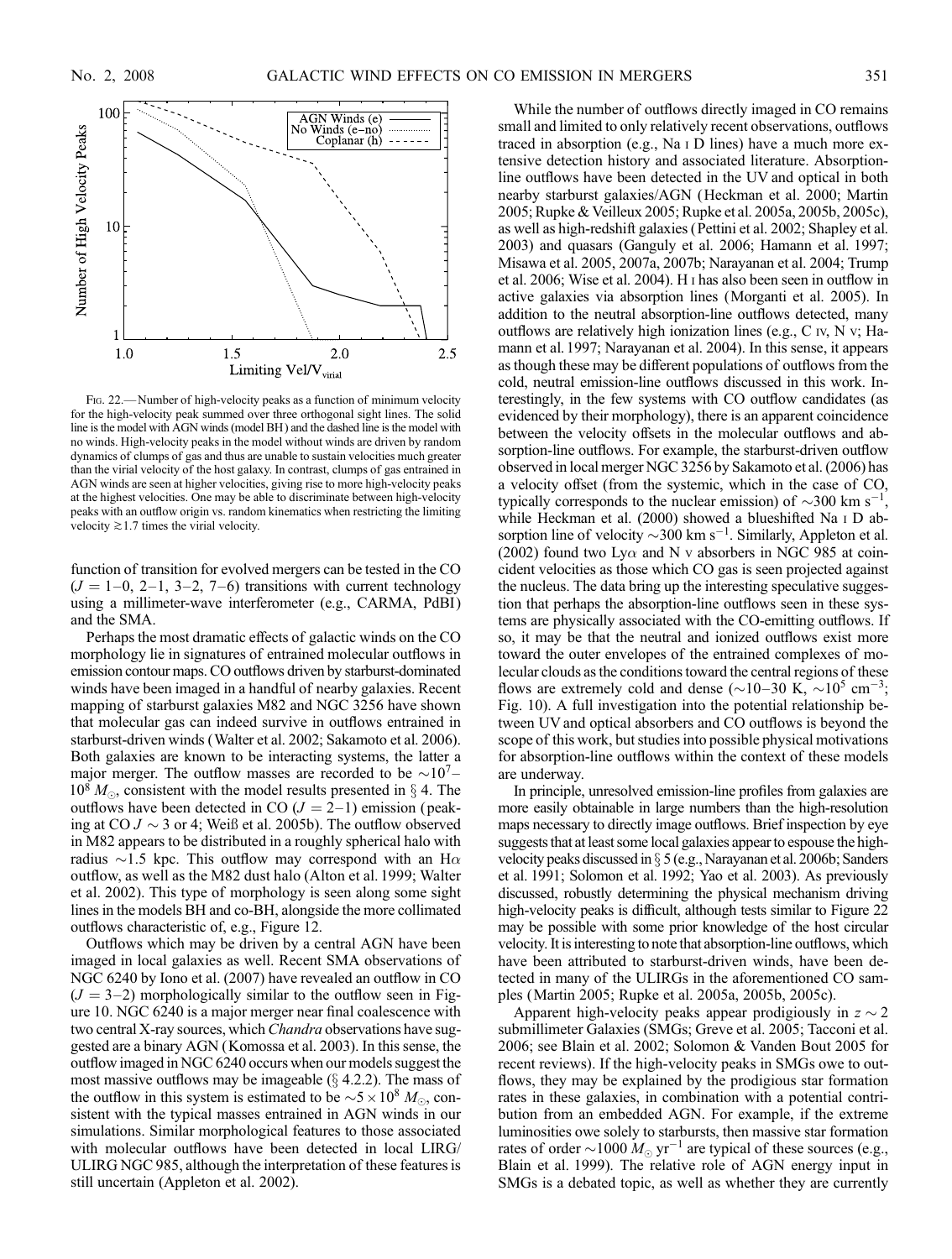undergoing, or are soon to undergo, a heavy black hole accretion phase (e.g., Alexander et al. 2005a, 2005b; Borys et al. 2005; Chakrabarti et al. 2007b). In either case, powerful winds produced by the intense  $\sim 10^3 M_{\odot}$  yr<sup>-1</sup> SFR and/or the central black hole could potentially drive high-velocity peaks. That said, we caution against a direct application of these model results toward SMGs. For one thing, the virial properties of the progenitor galaxies in these models have not been explicitly scaled for  $z \sim 2$  (Robertson et al. 2006c), and it is not clear how that will affect merger-induced star formation rates and black hole growth during the active period. Moreover, it is not completely clear that SMGs are the product of binary mergers as this work has focused on, and the kinematic profiles in these sources may be rather complex. Models appropriate for  $z \sim 2$  mergers (e.g., Chakrabarti et al. 2007b; Robertson et al. 2006c) will have to be studied in the context of galactic winds in order to asses the potential relationship between these results and SMGs.

## 7. CONCLUSIONS AND SUMMARY

We have combined three-dimensional non-LTE radiative transfer calculations with SPH simulations of galaxy mergers in order to investigate the effects of galactic-scale winds on the molecular-line emission in starburst galaxies and AGNs. We find that galactic winds are a natural result of merger-induced star formation and black hole growth. These winds can entrain molecular gas of order  $\sim 10^8 - 10^9 M_{\odot}$ , which imprints generic signatures in both the CO morphology as well as unresolved emission-line profiles. The specifics of the morphological and emission-line indicators of molecular outflows depend on physical parameter choices within the galaxy merger models. In particular, the energy source (i.e., BH accretion or star formation), as well as the merger orientation can vary the strength, direction, and duration of molecular outflows in emission contour maps, as well as the velocity separation of high-velocity peaks in multicomponent emission lines. Many of the results including the half-light radius as a function of excitation, or the velocity offsets of high-velocity peaks in the emission lines, vary enough between physical parameter choices such that these models may be used to constrain physical origins for observed CO morphologies and line profiles. In detail, we find the following:

1. Molecular outflows entrained in AGN-feedback- and starburst-driven winds can be directly imageable via CO emissionline mapping. These types of outflows have been recorded in at least some local systems (e.g., Iono et al. 2007). These outflows will be detectable at cosmological distances given the predicted spatial resolution of ALMA.

2. Molecular outflows entrained in winds driven by AGN feedback are typically longer lived than those entrained in starburst driven winds. This owes to the relative strength of AGNfeedback-driven winds versus starburst-driven winds.

3. Winds from AGN feedback in coplanar merger models are typically more powerful than mergers which occur at more random orientations. This results in outflows in these models being visible for the majority of the  $\sim$ 200 Myr "active period" studied here.

4. The spatial extent of CO emission can be controlled by the presence of galactic winds. The emission is seen to be stratified with transition in all models such that the CO  $(J = 1-0)$  halflight radius is larger than the radius from higher lying transitions [e.g., CO ( $J = 7-6$ )], although the degree of stratification depends on the inclusion of winds. The relatively compact nature of observed CO emission in local mergers  $(R_{1/2}$  typically confined to the central kpc; Scoville 1999) may be a consequence of AGN-feedback- or starburst-driven winds.

5. In all models, high-velocity peaks ( peaks at velocities greater than the circular velocity) can exist superposed on the postmerger galaxy's broad CO emission line. In models without winds, these peaks owe to random kinematics of molecular gas. In models with winds, these peaks are seen to originate primarily from gas entrained in outflow, at least during the period of peak black hole accretion/star formation.

6. For the models studied here (Table 1), high-velocity peaks driven by random kinematics do not typically appear at velocity offsets (from systemic) greater than  $\sim$  1.7 times the circular velocity of the postmerger galaxy. In contrast, peaks entrained in AGN-feedback-powered winds can be driven to velocities near 2.5 times the circular velocity. The centroid velocities of the simulated lines are typically (1  $\sigma$ ) within  $\sim$ 20 km s<sup>-1</sup> of the true systemic velocity and can generally be used as a reliable substitute for the systemic velocity in these models. Thus, the above results hold true when measuring the velocity offsets of high-velocity peaks with respect to line centroids as well.

We thank John Bieging, Sukanya Chakrabarti, Arjun Dey, Chris Groppi, Fred Hamann, Daisuke Iono, Casey Papovich, Yancy Shirley, and Linda Tacconi for helpful conversations. D. N. was funded for this work by an NSF Graduate Research Fellowship. The calculations were performed at the Harvard-Smithsonian Center for Parallel Astrophysical Computing. B. R. was supported in part by NASA through the Spitzer Space Telescope Fellowship Program. Support for this work was also provided by NASA through grant number HST-AR-10308 from the Space Telescope Science Institute, which is operated by AURA, Inc., under NASA contract NAS 05-26555.

#### **REFERENCES**

- Alexander, D. M., Bauer, F. E., Chapman, S. C., Smail, I., Blain, A. W., Brandt, W. N., & Ivison, R. J. 2005a, ApJ, 632, 736
- Alexander, D. M., Smail, I., Bauer, F. E., Chapman, S. C., Blain, A. W., Brandt, W. N., & Ivison, R. J. 2005b, Nature, 434, 738
- Alton, P. B., Davies, J. I., & Bianchi, S. 1999, A&A, 343, 51
- Andre, P., Ward-Thompson, D., & Motte, F. 1996, A&A, 314, 625
- Appleton, P., Charmandaris, V., Gao, Y., Combes, F., Ghigo, F., Horellou, C., & Mirabel, I. F. 2002, ApJ, 566, 682
- Armus, L., et al. 2004, ApJS, 154, 178
- ———. 2006, ApJ, 640, 204
- Barnes, J. E., & Hernquist, L. E. 1991, ApJ, 370, L65
- ———. 1996, ApJ, 471, 115
- Bayet, E., Gerin, M., Phillips, T. G., & Contursi, A. 2004, A&A, 427, 45 Bernes, C. 1979, A&A, 73, 67
- Blain, A. W., Kneib, J.-P., Ivison, R. J., & Smail, I. 1999, ApJ, 512, L87
- Blain, A. W., Smail, I., Ivison, R. J., Kneib, J.-P., & Frayer, D. T. 2002, Phys. Rep., 369, 111
- Blitz, L., Fukui, Y., Kawamura, A., Leroy, A., Mizuno, N., & Rosolowsky, E. 2007, in Protostars and Planets, ed. B. Reipurth, D. Jewitt, & K. Keil (Tucson: Univ. Arizona Press), 81
- Bondi, H., & Hoyle, F. 1944, MNRAS, 104, 273
- Borys, C., Smail, I., Chapman, S. C., Blain, A. W., Alexander, D. M., & Ivison, R. J. 2005, ApJ, 635, 853
- Bradford, C. M., Nikola, T., Stacey, G., Bolatto, A. D., Jackson, J. M., Savage, M. L., Davidson, J. A., & Higdon, S. J. 2003, ApJ, 586, 891
- Bradford, C. M., Stacey, G. J., Nikola, T., Bolatto, A. D., Jackson, J. M., Savage, M. L., & Davidson, J. A. 2005, ApJ, 623, 866
- Bryant, P., & Scoville, N. 1999, AJ, 117, 2632
- Chakrabarti, S., Cox, T. J., Hernquist, L., Hopkins, P. F., Robertson, B., & Di Matteo, T. 2007a, ApJ, 658, 840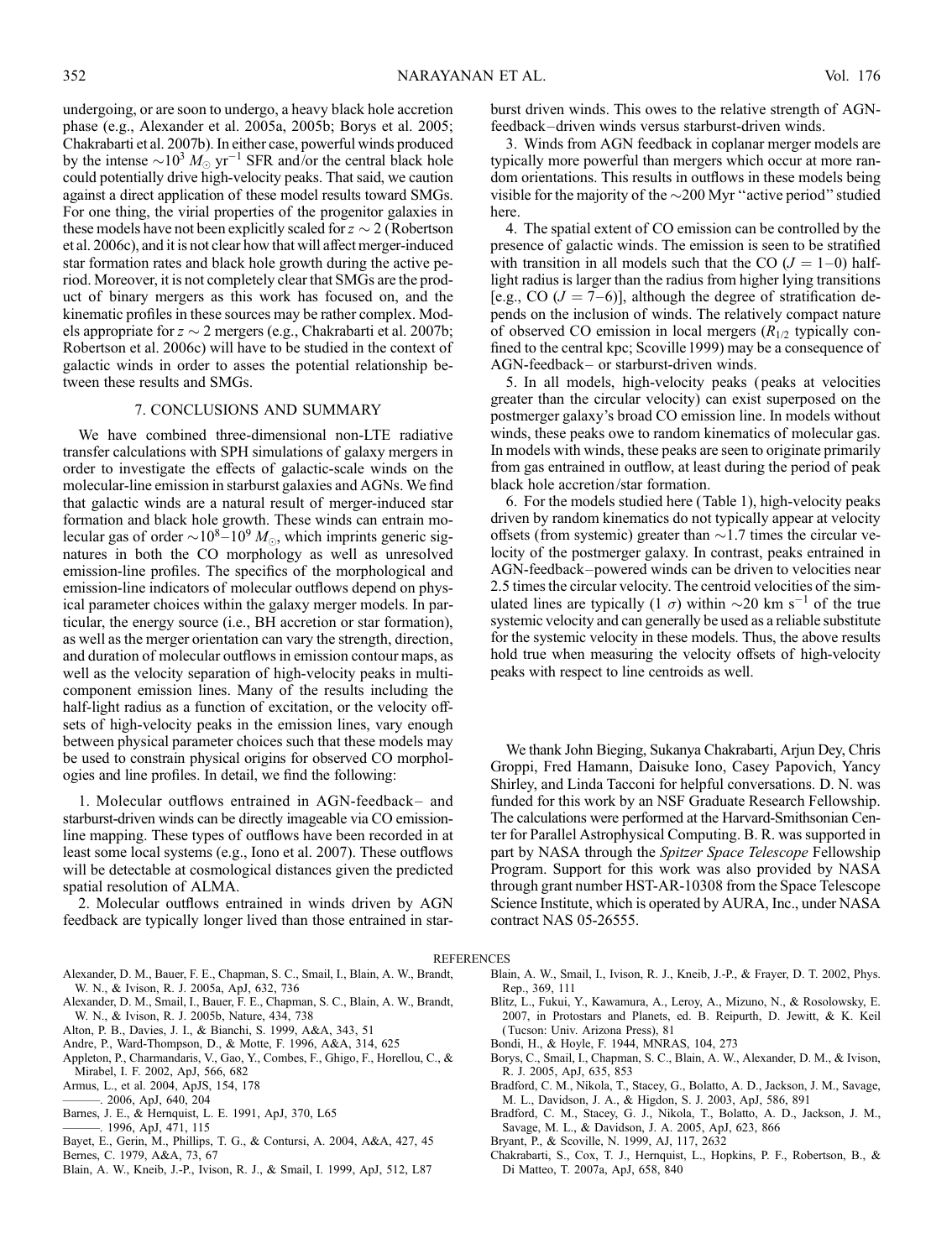- Chakrabarti, S., Fenner, Y., Hernquist, L., Cox, T. J., & Hopkins, P. F. 2007b, ApJ, submitted (astro-ph/0610860)
- Combes, F., Maoli, R., & Omont, A. 1999, A&A, 345, 369
- Cox, T. J., Di Matteo, T., Hernquist, L., Hopkins, P. F., Robertson, B., & Springel, V. 2006a, ApJ, 643, 692
- Cox, T. J., Dutta, S. N., Di Matteo, T., Hernquist, L., Hopkins, P. F., Robertson, B., & Springel, V. 2006b, ApJ, 650, 791
- Cox, T. J., Jonsson, P., Primack, J. R., & Somerville, R. S. 2004, ApJ, 607, L87 ———. 2006c, MNRAS, 373, 1013
- Cox, T. J., et al. 2007, ApJ, submitted
- de Grijp, M. H. K., Miley, G. K., Lub, J., & de Jong, T. 1985, Nature, 314, 240
- Di Matteo, T., Springel, V., & Hernquist, L. 2005, Nature, 433, 604
- Downes, D., & Solomon, P. M. 1998, ApJ, 507, 615
- Elmegreen, B., & Falgarone, E. 1996, ApJ, 471, 816
- Fabian, A. C. 1999, MNRAS, 308, L39
- Farrah, D., Afonso, J., Efstathiou, A., Rowan-Robinson, M., Fox, M., & Clements, D. 2003, MNRAS, 343, 585
- Ferrarese, L., & Merritt, D. 2000, ApJ, 539, L9
- Fuller, G. A., & Myers, P. C. 1992, ApJ, 384, 523
- Ganguly, R., Sembach, K. R., Tripp, T. M., Savage, B. D., & Wakker, B. P. 2006, ApJ, 645, 868
- Gao, Y., & Solomon, P. M. 1999, ApJ, 512, L99
- Gebhardt, K., et al. 2000, ApJ, 539, L13
- Greve, T., & Sommer-Larsen, J. 2008, ApJ, in press (astro-ph/0608683)
- Greve, T., et al. 2005, MNRAS, 359, 1165
- Hamann, F., Barlow, T. A., & Junkkarinen, V. 1997, ApJ, 478, 87
- Heckman, T. M., Lehnert, M. D., Strickland, D. K., & Armus, L. 2000, ApJS, 129, 493
- Hernquist, L. 1989, Nature, 340, 687
- ———. 1990, ApJ, 356, 359
- Hernquist, L., & Quinn, P. J. 1987, ApJ, 312, 1
- Hernquist, L., & Spergel, D. N. 1992, ApJ, 399, L117
- Hollenbach, D. J., & Tielens, A. G. G. M. 1999, Rev. Mod. Phys., 71, 173
- Hollenbach, D. J., Werner, M. W., & Salpeter, E. E. 1971, ApJ, 163, 165
- Hopkins, P. F., Cox, T. J., Keres, D. Hernquist, L. 2007a, ApJ, submitted (arXiv: 0706.1246)
- Hopkins, P. F., & Hernquist, L. 2006, ApJS, 166, 1
- Hopkins, P. F., Hernquist, L., Cox, T. J., Di Matteo, T., Martini, P., Robertson, B., & Springel, V. 2005a, ApJ, 630, 705
- Hopkins, P. F., Hernquist, L., Cox, T. J., Di Matteo, T., Robertson, B., & Springel, V. 2005b, ApJ, 630, 716
	- ———. 2005c, ApJ, 632, 81
	- ———. 2006a, ApJS, 163, 1
- Hopkins, P. F., Hernquist, L., Cox, T. J., & Keres, D. 2007b, ApJ, submitted (arXiv: 0706.1243)
- Hopkins, P. F., Hernquist, L., Cox, T. J., Robertson, B., Di Matteo, T., & Springel, V. 2006b, ApJ, 639, 700
- Hopkins, P. F., Hernquist, L., Cox, T. J., Robertson, B., & Krause, E. 2007c, ApJ, 669, 67
- ———. 2007d, ApJ, 669, 45
- Hopkins, P. F., Hernquist, L., Cox, T. J., Robertson, B., & Springel, V. 2006c, ApJS, 163, 50
- Hopkins, P. F., Hernquist, L., Martini, P., Cox, T. J., Robertson, B., Di Matteo, T., & Springel, V. 2005d, ApJ, 625, L71
- Hopkins, P. F., Richards, G. T., & Hernquist, L. 2007e, ApJ, 654, 731
- Hopkins, P. F., Somerville, R., Hernquist, L., Cox, T. J., Robertson, B., & Li, Y. 2006d, ApJ, 652, 864
- Hoyle, F., & Lyttleton, R. A. 1939, in Proceedings of the Cambridge Philosophical Society, 405
- Ionosphere, D., Ho, P. T. P., Yun, M., Matsushita, S., Peck, A., & Sakamoto, K. 2004, ApJ, 616, L63
- Ionosphere, D., Yun, M. S., & Ho, P. T. P. 2005, ApJS, 158, 1
- Ionosphere, D., et al. 2007, ApJ, 659, 283
- Kauffmann, G., & Haehnelt, M. G. 2000, MNRAS, 311, 576
- Kennicutt, R. 1998a, ApJ, 498, 541
- ———. 1998b, ARA&A, 36, 189
- Keres, D., Yun, M., & Young, J. 2003, ApJ, 582, 659
- Kim, D.-C., & Sanders, D. B. 1998, ApJS, 119, 41
- Kim, D.-C., Veilleux, S., & Sanders, D. B. 2002, ApJS, 143, 277
- Komossa, S., Burwitz, V., Hasinger, G., Predehl, P., Kaastra, J. S., & Ikebe, Y. 2003, ApJ, 582, L15
- Kormendy, J., Fisher, D. B., Cornell, M. E., & Bender, R. 2007, ApJ, submitted Kulesa, C. A. 2002, Ph.D. thesis, Univ. Arizona
- 
- Kulesa, C. A., Hungerford, A. L., Walker, C. K., Zhang, X., & Lane, A. P. 2005, ApJ, 625, 194
- Lee, H. H., Bettens, R. P. A., & Herbst, E. 1996, A&AS, 119, 111
- Li, Y., Hernquist, L., Finkbeiner, D., Springel, V., Jiang, L., & Fan, X. 2007a, ApJ, submitted (arXiv: 0706.3706)
- Li, Y., et al. 2007b, ApJ, 665, 187
- Lidz, A., McQuinn, M., Zaldarriaga, M., Hernquist, L., & Dutta, S. 2007, ApJ, 670, 39
- Magorrian, J., et al. 1998, AJ, 115, 2285
- Martin, C. L. 2005, ApJ, 621, 227
- Mihos, J. C., & Hernquist, L. E. 1994a, ApJ, 437, L47
- ———. 1994b, ApJ, 431, L9
- ———. 1996, ApJ, 464, 641
- Misawa, T., Charlton, J. C., Eracleous, M., Ganguly, R., Tytler, D., Kirkman, D., Suzuki, N., & Lubin, D. 2007a, ApJS, 171, 1
- Misawa, T., Eracleous, M., Charlton, J. C., & Kashikawa, N. 2007b, ApJ, 660, 152
- Misawa, T., Eracleous, M., Charlton, J. C., & Tajitsu, A. 2005, ApJ, 629, 115
- Morganti, T., Tadhunter, C. N., & Oosterloo, T. A. 2005, A&A, 444, L9 Narayanan, D., Cox, T. J., Shirley, Y., Davé, R., Hernquist, L., & Walker, C. K.
- 2008a, ApJ, in press (arXiv: 0711.1361)
- Narayanan, D., Hamann, F., Barlow, T., Burbidge, E. M., Cohen, R. D., Junkkarinen, V., & Lyons, R. 2004, ApJ, 601, 715
- Narayanan, D., Kulesa, C., Boss, A., & Walker, C. K. 2006a, ApJ, 647, 1426
- Narayanan, D., et al. 2006b, ApJ, 642, L107
- 2008b, ApJS, 174, 13
- Oppenheimer, B. D., & Davé, R. 2006, MNRAS, 373, 1265
- Pelupessy, F. I., Papadopoulos, P. P., &van der Werf, P. 2006, ApJ, 645, 1024
- Pettini, M., Rix, S. A., Steidel, C. C., Hunt, M. P., Shapley, A., & Adelberger, K. L. 2002, Ap&SS, 281, 461
- Quinn, P. J. 1984, ApJ, 279, 596
- Richards, G. T., et al. 2006, AJ, 131, 2766
- Robertson, B., Bullock, J., Cox, T. J., Di Matteo, T., Hernquist, L., Springel, V., & Yoshida, N. 2006a, ApJ, 645, 986
- Robertson, B., Cox, T. J., Hernquist, L., Franx, M., Hopkins, P. F., Martini, P., & Springel, V. 2006b, ApJ, 641, 21
- Robertson, B., Hernquist, L., Cox, T. J., Di Matteo, T., Hopkins, P. F., Martini, P., & Springel, V. 2006c, ApJ, 641, 90
- Robertson, B., & Kravtsov, A. 2008, ApJ, in press (arXiv: 0710.2102)
- Rosolowsky, E. 2005, PASP, 117, 1403
- ———. 2007, ApJ, 654, 240
- Rothberg, B., & Joseph, R. D. 2004, AJ, 128, 2098
- ———. 2006, AJ, 131, 185
- Rupke, D., & Veilleux, S. 2005, ApJ, 631, L37
- Rupke, D., Veilleux, S., & Sanders, D. B. 2005a, ApJS, 160, 87
- ———. 2005b, ApJS, 160, 115
- ———. 2005c, ApJ, 632, 751

Schmidt, M. 1959, ApJ, 129, 243

Scoville, N. Z. 1999, AJ, 117, 2632

Scoville, N. Z., et al. 2000, AJ, 119, 991

Springel, V. 2005, MNRAS, 364, 1105

2005b, ApJ, 620, L79

———. 2003, MNRAS, 339, 312 ———. 2005, ApJ, 622, L9 Tacconi, L. J., et al. 2006, ApJ, 640, 228 Tran, Q. D., et al. 2001, ApJ, 552, 527

Silk, J., & Rees, M. J. 1998, A&A, 331, L1 Silk, J., & Spaans, M. 1997, ApJ, 488, L79

K. Y. 1986, ApJ, 311, L47

A&A, 432, 369

- Sakamoto, K., Ho, P. T. P., & Peck, A. 2006, ApJ, 644, 862
- Sakamoto, K., Matsushita, S., Peck, A. B., Wiedner, M. C., & Ionosphere, D. 2004, ApJ, 616, L59
- Sakamoto, K., Scoville, N. Z., Yun, M., Crosas, M., Genzel, R., & Tacconi, L. J. 1999, ApJ, 514, 68
- Sanders, D. B., & Mirabel, I. F. 1996, ARA&A, 34, 749

Scoville, N. Z., & Young, J. S. 1983, ApJ, 265, 148

Scoville, N. Z., Yun, M. S., & Bryant, P. M. 1997, ApJ, 484, 702

Solomon, P. M., & Vanden Bout, P. 2005, ARA&A, 43, 677

Springel, V., & Hernquist, L. 2002, MNRAS, 333, 649

Springel, V., Di Matteo, T., & Hernquist, L. 2005a, MNRAS, 361, 776

Tremonti, C. A., Moustakas, J., & Diamond-Stanic, A. M. 2007, ApJ, 663, L77

- Sanders, D. B., Scoville, N. Z., & Soifer, B. T. 1991, ApJ, 370, 158
- Sanders, D. B., Soifer, B. T., Elias, J. H., Madore, B. F., Matthews, K., Neugebauer, G., & Scoville, N. Z. 1988a, ApJ, 325, 74
- Sanders, D. B., Soifer, B. T., Elias, J. H., Neugebauer, G., & Matthews, K. 1988b, ApJ, 328, L35

Schoier, F. L., van der Tak, F. F. S., van Dishoeck, E. F., & Black, J. H. 2005,

Scoville, N. Z., Sanders, D. B., Sargent, A. I., Soifer, B. T., Scott, S. L., & Lo,

Shapley, A. E., Steidel, C. C., Pettini, M., & Adelberger, K. L. 2003, ApJ, 588, 65

Soifer, B. T., Sanders, D. B., Madore, B. F., Neugebauer, G., Danielson, G. E., Elias, J. H., Lonsdale, C. J., & Rice, W. L. 1987, ApJ, 320, 238 Solomon, P. M., Downes, D., & Radford, S. J. E. 1992, ApJ, 387, L55 Solomon, P. M., Rivolo, A. R., Barrett, J., & Yahil, A. 1987, ApJ, 319, 730